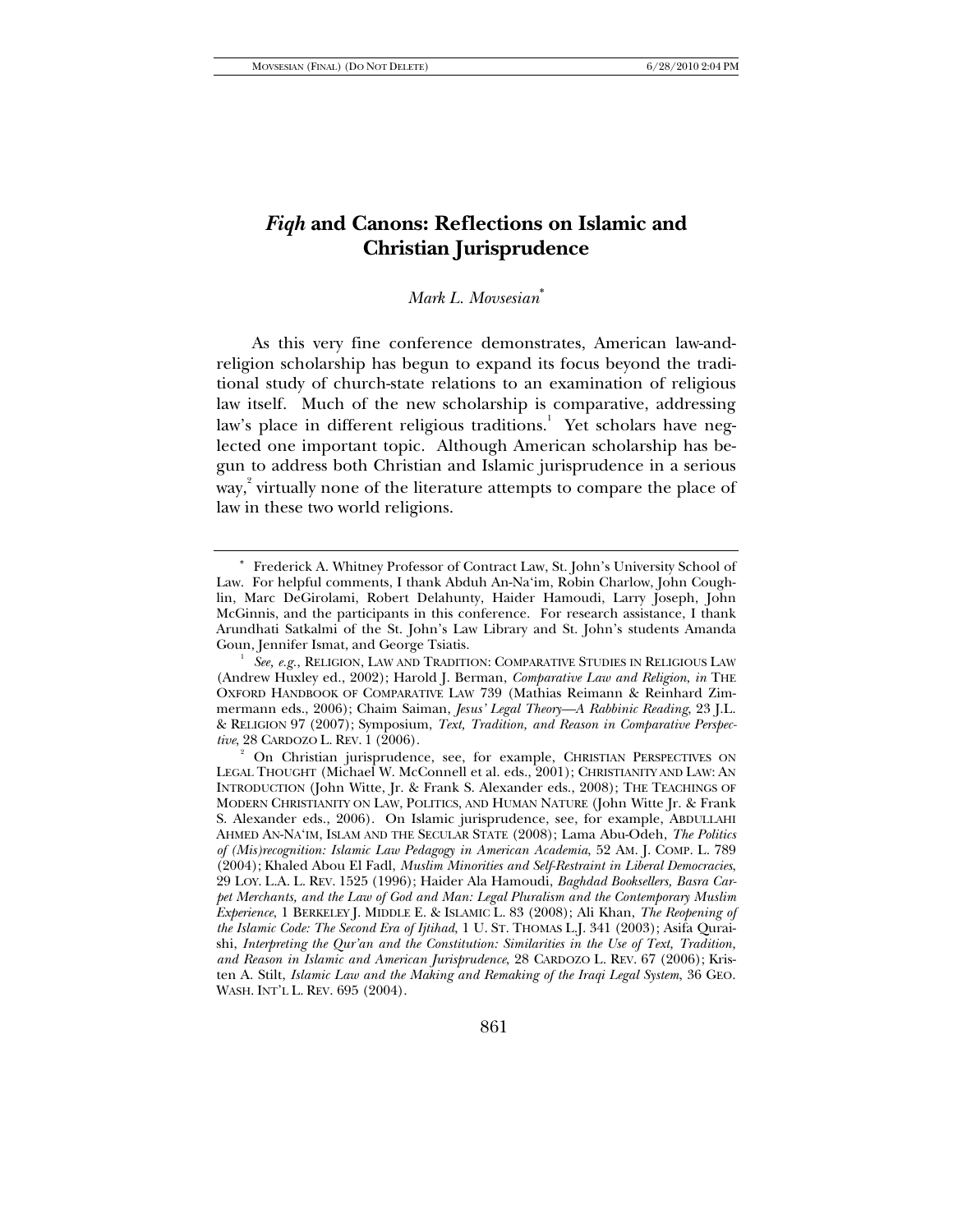This Essay begins to compare Islamic and Christian conceptions of law and suggests some implications for contemporary debates about religious dispute settlement. One must approach this project with humility, especially in a short piece. Islam and Christianity are subtle and complex religions. Each has competing strands; each has evolved over millennia and expressed itself differently over time. Moreover, although systematic treatments of Islamic law are beginning to appear in English, $^{\mathrm{3}}$  much remains available only in languages, like Arabic, that are unfortunately inaccessible to most American scholars.

Notwithstanding these complexities, some generalizations are possible. Both Islam and Christianity spring from faith, but the two religions express faith differently—and the difference relates to law. In Islam, a comprehensive body of law sacralizes daily life and connects believers to God.<sup>4</sup> Islam's primary discourse, *fiqh*, or "jurisprudence," attempts to derive that law from scriptural sources.<sup>5</sup> Islam's clergy, the *ulama*, or "learned"—often translated as "jurists"—are experts in that law.<sup>6</sup> In fact, many scholars maintain that nothing exceeds law's importance in the life of Islam. A generation ago, the Orientalist Joseph Schacht famously asserted that law constitutes Islam's "core and kernel";<sup>7</sup> more recently, Wael Hallaq has written that "law has been so successfully developed in Islam that it would not be an exaggeration to characterize Islamic culture as a legal culture."<sup>8</sup> One should not "overlegalize" Islam, which values commitment to God rather than routine rule following.<sup>10</sup> Nonetheless, a comprehensive religious law system, one that guides believers in their daily activities, has been a crucial part of the Muslim experience.

By contrast, Christianity does not express its faith through a body of law. Christianity's traditional discourse is theology, a reflec-

<sup>3</sup>  *See, e.g.*, MOHAMMAD HASHIM KAMALI, PRINCIPLES OF ISLAMIC JURISPRUDENCE (3d ed. 2003). 4

*See* MALISE RUTHVEN, ISLAM IN THE WORLD 181 (3d ed. 2006) (discussing Sunni  $Islam$ ).

<sup>&</sup>lt;sup>5</sup> See F.E. PETERS, ISLAM: A GUIDE FOR JEWS AND CHRISTIANS 174 (2003) (defining *fiqh*).

<sup>6</sup> *Id.*; *see also* RUTHVEN, *supra* note 4, at 129 ("scholar-jurists").

JOSEPH SCHACHT, AN INTRODUCTION TO ISLAMIC LAW 1 (1964).

WAEL B. HALLAQ, A HISTORY OF ISLAMIC LEGAL THEORIES 209 (1997). MOHAMMAD HASHIM KAMALI, SHARI'AH LAW 1 (2008).

<sup>&</sup>lt;sup>10</sup> See DANIEL BROWN, A NEW INTRODUCTION TO ISLAM 127 (2004); JOHN L. ESPOSITO, ISLAM: THE STRAIGHT PATH 68 (3d ed. 1998).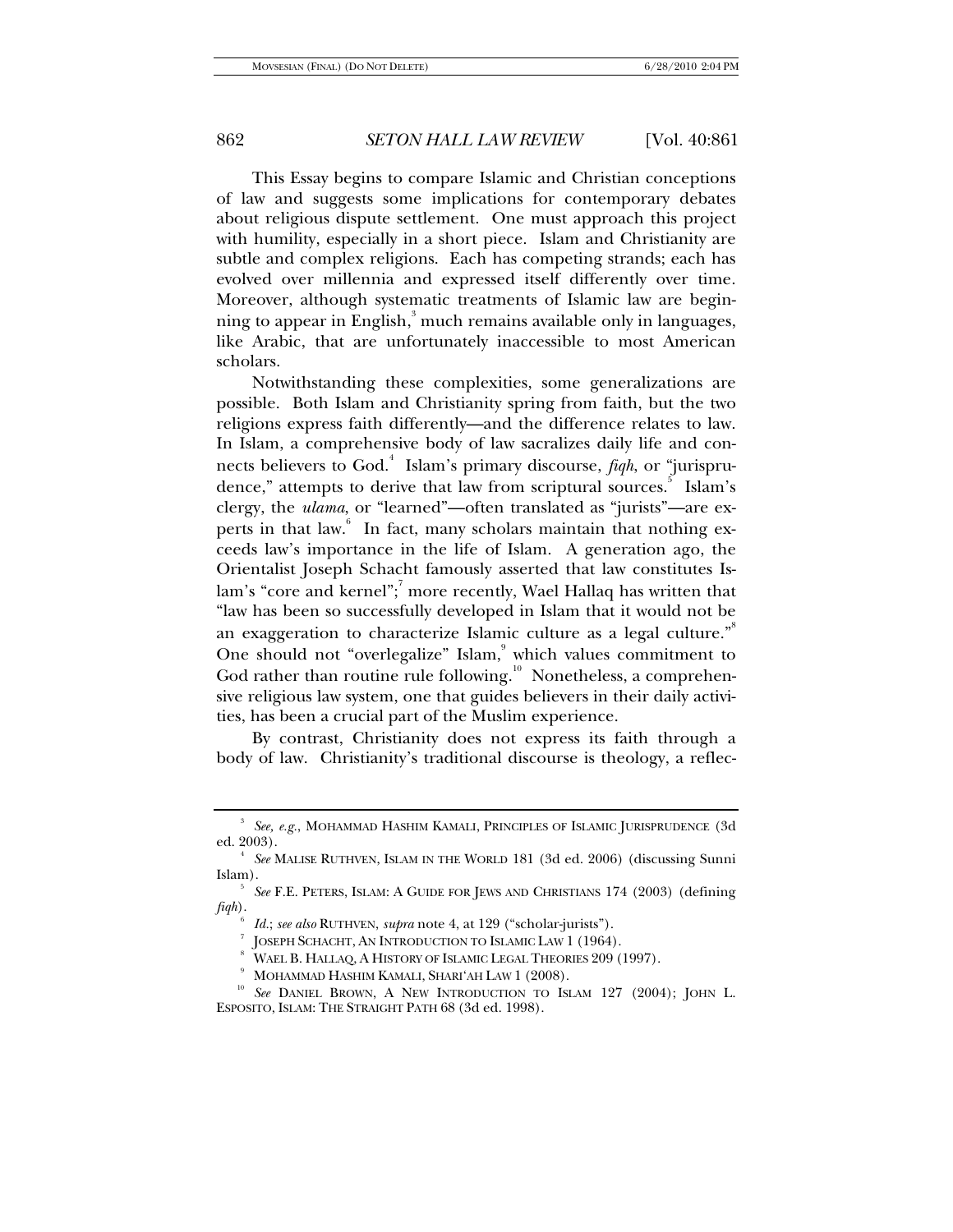tion on God's nature, not His will.<sup>11</sup> Its clergy are sacramental ministers, not legal scholars.<sup>12</sup> This is not to say that Christianity embraces antinomianism or lacks interest in ethical behavior. On the contrary, most contemporary churches have some form of canon law,<sup>13</sup> and Christian jurisprudence exists. $14$  But law lacks the significance in Christianity that it has in Islam. Unlike *fiqh*, canon law serves an auxiliary function in the life of Christianity; it is facilitative, not constitutive, of the believer's relationship with  $God<sup>15</sup>$  Unlike *figh*, it has a fairly limited scope. And, unlike *fiqh*, Christian jurisprudence is not exegetical. Compared with Islam, as many scholars note, Christianity focuses more on orthodoxy than orthopraxy, on correct doctrine rather than correct practice.<sup>16</sup>

The different emphasis that Islam and Christianity place on religious law is reflected in contemporary attitudes toward religious tribunals. In some Western societies, Muslim organizations have called for Islamic tribunals to resolve family and commercial disputes among consenting Muslims. According to proponents, such tribunals are necessary for Muslims in Western societies—so-called "minority" Muslims<sup>17</sup>—to "'live our faith to the best of our ability.'"<sup>18</sup> Not all "minority" Muslims agree; the proposals have created tensions within Muslim communities as well as with non-Muslims.<sup>19</sup> The fact that many Muslims believe that their faith requires them to resolve family

<sup>&</sup>lt;sup>11</sup> See ESPOSITO, *supra* note 10, at 68.<br><sup>12</sup> See PETERS, *supra* note 5, at 176.<br><sup>13</sup> For an introduction to contemporary canon law, see Norman Doe, *Modern Church Law*, *in* CHRISTIANITY AND LAW: AN INTRODUCTION, *supr* 

<sup>&</sup>lt;sup>14</sup> For a sourcebook on Christian jurisprudence, see FROM IRENAEUS TO GROTIUS: A SOURCEBOOK IN CHRISTIAN POLITICAL THOUGHT (Oliver O'Donovan & Joan Lock-<br>wood O'Donovan eds., 1999).

<sup>&</sup>lt;sup>15</sup> See infra text accompanying notes 145-51.<br><sup>16</sup> ESPOSITO, *supra* note 10, at 68; RUTHVEN, *supra* note 4, at 354.<br><sup>17</sup> *Cf*. TARIQ RAMADAN, RADICAL REFORM 31 (2009) (discussing the "'minority fiqh'" that some scholars have formulated for "Muslims living in a 'minority situation,' particularly in the West").<br><sup>18</sup> Ayelet Shachar, *Privatizing Diversity: A Cautionary Tale from Religious Arbitration in* 

*Family Law*, 9 THEORETICAL INQUIRIES L. 573, 585 (2008) (quoting Interview by Rabia Mills with Syed Mumtaz Ali, President, Can. Soc'y of Muslims (Aug. 1995), *available at* 

<sup>&</sup>lt;sup>19</sup> See, *e.g.*, Abdullahi Ahmed An-Na'im, *The Compatibility Dialectic: Mediating the Legitimate Coexistence of Islamic Law and State Law*, 73 MOD. L. REV. 1, 27–28 (2010) (arguing against Islamic arbitration). For more on some Muslims' objections to Islamic arbitration, *see infra* note 186 and accompanying text.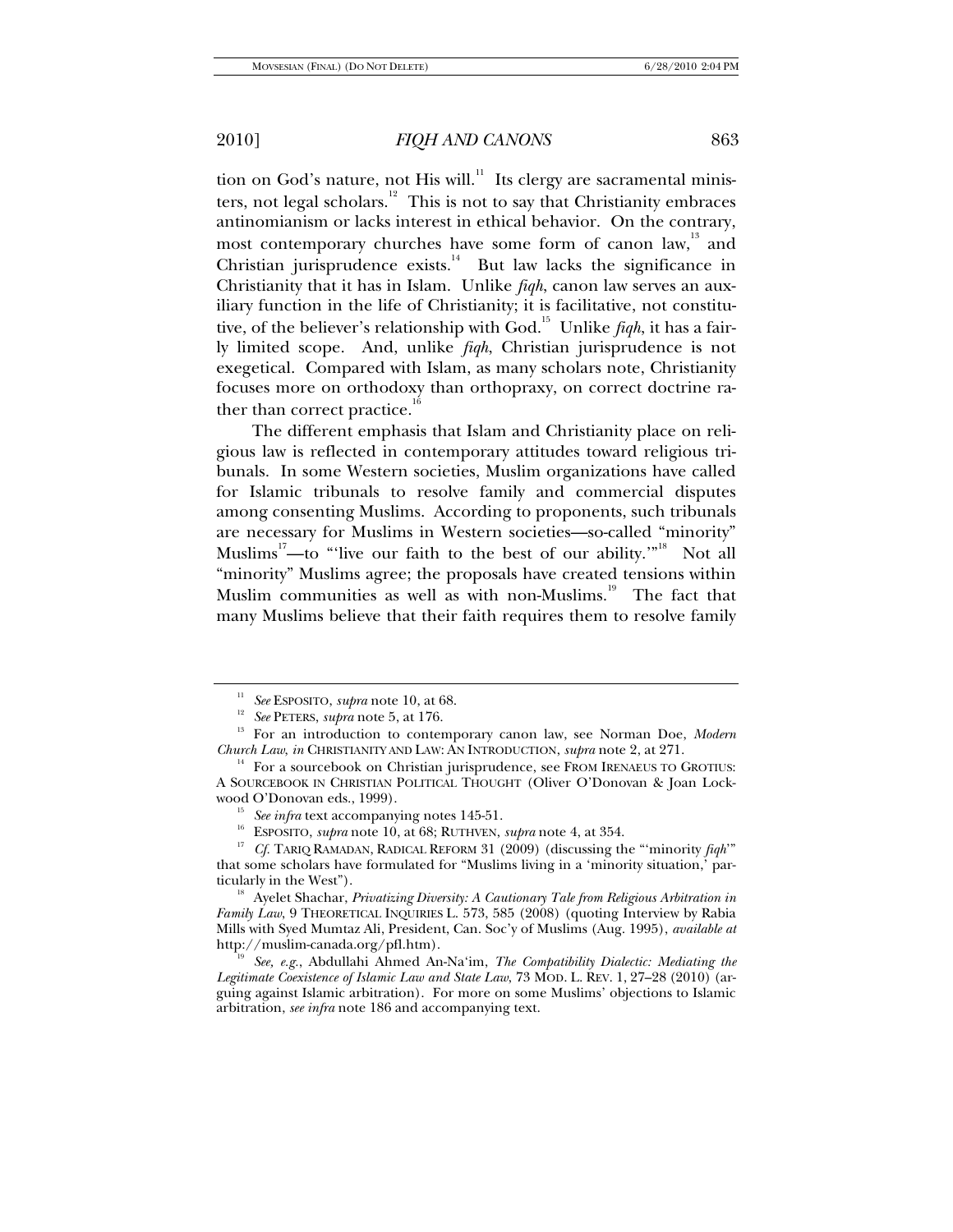and commercial disputes in Islamic tribunals, however, demonstrates the importance that religious law has in contemporary Muslim life.

By contrast, a desire for religious tribunals does not loom large for contemporary Christians. True, some Christian organizations offer "Christian arbitration" services, and church tribunals resolve disputes about church structure and discipline.<sup>20</sup> But these phenomena differ from their Islamic counterparts. Although hard statistics are unavailable, it does not appear that many Christians wish to resolve legal questions in religious tribunals; most see civil litigation as an acceptable dispute settlement mechanism.<sup>21</sup> Moreover, even if Christians wished to settle their disputes under religious law, contemporary Christianity does not provide one for them to use. For example, the current Code of Canon Law of the Catholic Church belies any notion of a general Christian substantive law. "In respect to most legal matters regulated by civil law," the Code "says nothing."<sup>22</sup> Similarly, "Christian arbitration" tends to involve general ethical principles rather than legal doctrine. $^{23}$ 

To be sure, factors beyond internal religious dynamics also help explain why contemporary Muslims and Christians value religious law differently. The Enlightenment has had a secularizing effect on Western society and made Christianity a more private phenomenon than it once was.<sup>24</sup> Islam may similarly evolve; indeed, some argue that the transformation already has begun. And the desire of some Western Muslims for Islamic tribunals may reflect an assertion of community identity more than religious commitment. I discuss these factors below. One should not dismiss internal religious dynamics, however. Comparatively speaking, law figures more prominently in the life of Islam than Christianity, and this difference surely influences how Muslims and Christians view religious tribunals today.

Before going further, I should clarify the way I use three important terms. By "Islam," I mean the classical Sunni tradition. Some

<sup>&</sup>lt;sup>20</sup> On Christian arbitration, see Michael C. Grossman, Note, *Is This Arbitration*?: *Religious Tribunals, Judicial Review, and Due Process*, 107 COLUM. L. REV. 169, 177–78 (2007). For a recent case enforcing a Christian arbitration agreement, see Easterly v. Heritage Christian Sch., No. 1:08-CV-1714-WTL-TAB, 2009 WL 2750099 (S.D. Ind.

Aug. 26, 2009).<br><sup>21</sup> *See* Thomas J. Paprocki, *Methods of Avoiding Trials, in* NEW COMMENTARY ON THE CODE OF CANON LAW 1803, 1803–04 (John P. Beal et al. eds., 2000).

 $^{22}$  John M. Huels, *Introduction*, *in* NEW COMMENTARY ON THE CODE OF CANON LAW, *supra* note 21, at 47, 85.

<sup>&</sup>lt;sup>23</sup> See infra text accompanying notes 189-94.<br><sup>24</sup> See MARK LILLA, THE STILLBORN GOD 57–58 (2007).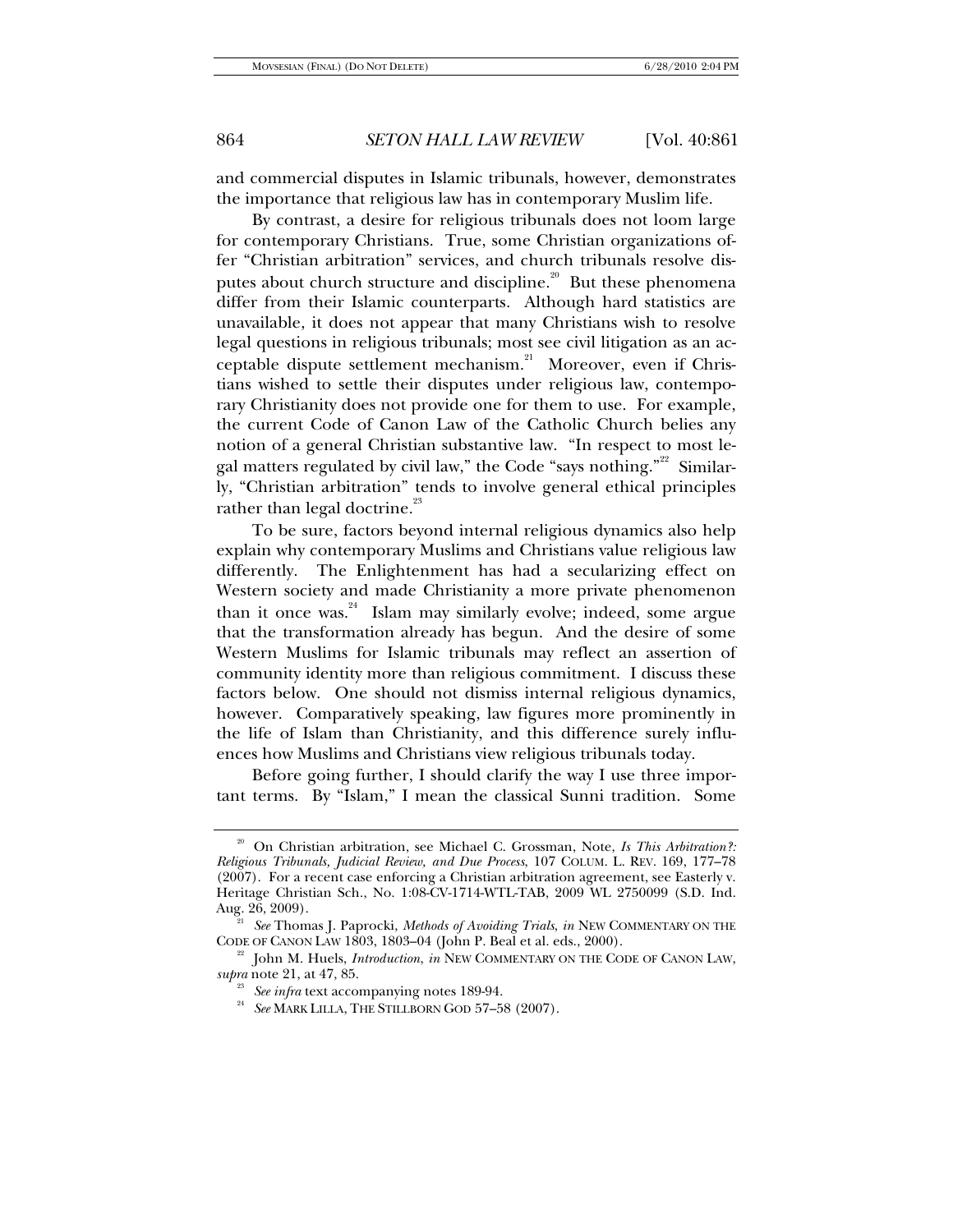may quarrel with this decision. To focus on classical Sunni Islam is to exclude other important currents like Shia Islam and Sufi mysticism. Moreover, some commentators maintain that the classical model is "too theoretical" to justify scholarly emphasis.<sup>25</sup> For example, Haider Hamoudi cautions that, by focusing on classical Islam, one risks becoming an expert in an abstraction that has little to do with how law actually operates in Muslim countries. $26$  And some contemporary Muslims are rethinking the classical model and developing new ways of following Islam in the Western world.<sup>27</sup>

Notwithstanding these criticisms, a focus on classical Sunni Islam seems justified. Roughly ninety percent of contemporary Muslims are Sunni,<sup>28</sup> and classical Sunni Islam remains the overwhelming focus of mainstream Islamic law scholarship.<sup>29</sup> Scholars like Hamoudi may be correct when they advocate change in Islamic legal scholarship, but, for an outsider seeking to engage the material, the mainstream position seems a safe place to begin. Moreover, "a substantial number of Muslims derive, and for the foreseeable future will continue to derive, their normative understandings of Islam from historical conceptions of Islamic orthodoxy."30 Classical Islam thus represents an important empirical phenomenon that scholars must engage if they wish to understand the background for contemporary Muslim thought.

Like Islam, "Christianity" encompasses different traditions. The Catholic view of law differs from the Protestant and the Orthodox. Moreover, Christian traditions have adopted different positions at different times; one cannot reduce millennia of reflection to a single formula. One must start somewhere, though. When I discuss Christianity, I mean what some scholars call the "great tradition," defined by the Bible, the apostolic tradition, and the first ecumenical councils.<sup>31</sup> Most mainstream Christians accept the legitimacy of these

<sup>&</sup>lt;sup>25</sup> Mohammad Fadel, *Islamic Politics and Secular Politics: Can They Co-Exist?*, 25 J.L. & RELIGION 187, 190 (2009) (discussing this criticism).

<sup>&</sup>lt;sup>26</sup> See Hamoudi, supra note 2, at 83–84.<br><sup>27</sup> See infra text accompanying notes 198–212.<br><sup>28</sup> See PEW FORUM ON RELIGION & PUBLIC LIFE, MAPPING THE GLOBAL MUSLIM POPULATION: A REPORT ON THE SIZE AND DISTRIBUTION OF THE WORLD'S MUSLIM POPULATION 1 (2009), *available at* http://www.pewforum.org/uploadedfiles/

<sup>&</sup>lt;sup>29</sup> See Hamoudi, *supra* note 2, at 83–84.<br><sup>30</sup> Fadel, *supra* note 25, at 190 (stating author's assumption).<br><sup>31</sup> See James S. Cutsinger, *Introduction: Finding the Center, in* RECLAIMING THE GREAT TRADITION: EVANGELICALS, CATHOLICS & ORTHODOX IN DIALOGUE 7, 7–10 (James S. Cutsinger ed., 1997); *see also* J.I. Packer, *On from Orr: Cultural Crisis, Rational Realism*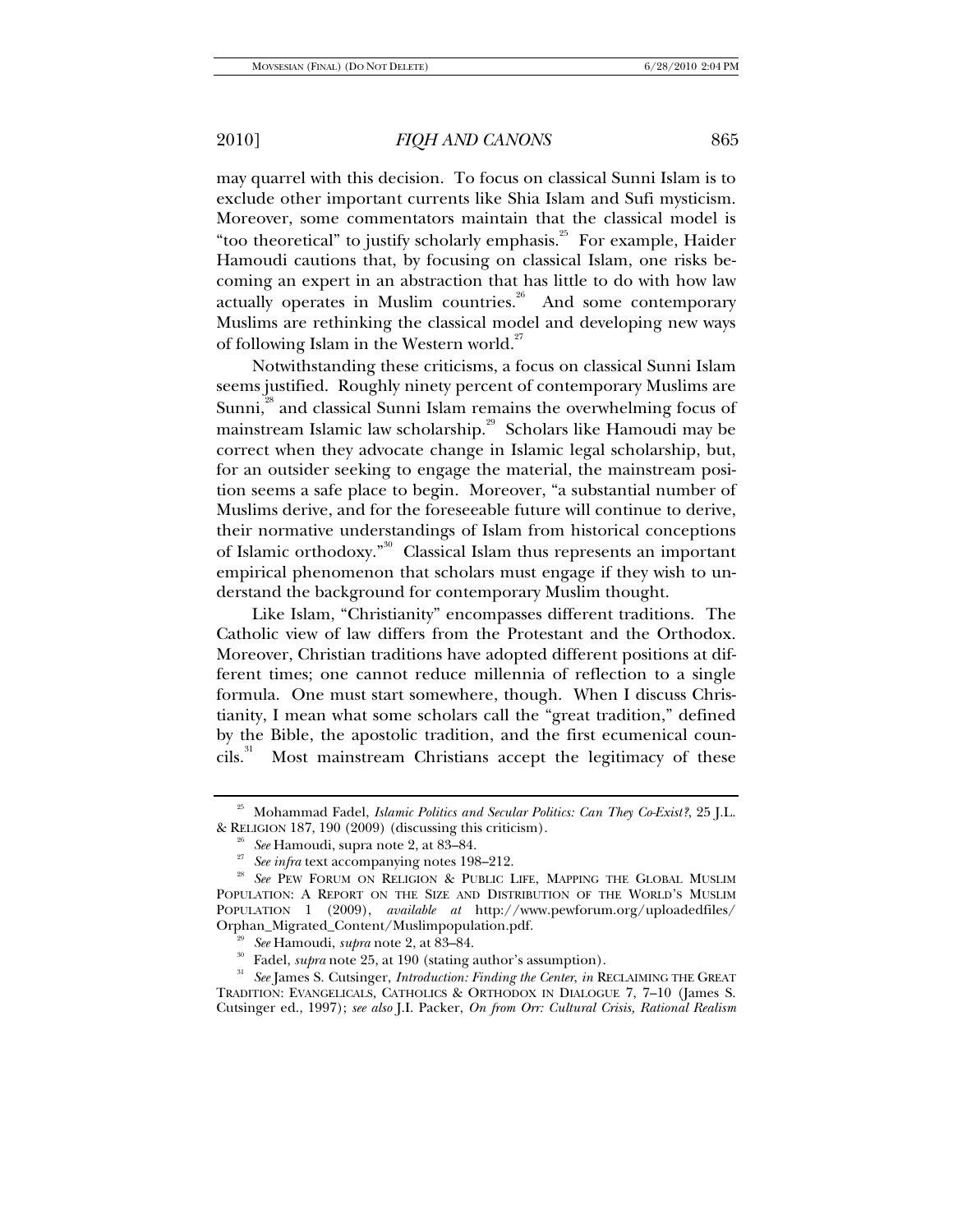sources, even if they disagree about particulars. As Witte and Alexander observe, "there is more confluence than conflict in Catholic, Protestant, and Orthodox understandings of law," particularly if one takes the "long and responsible historical perspective."<sup>32</sup>

"Law," too, is a vague term that covers many discrete concepts relevant here, including canon, divine, Islamic, Jewish, and natural law. I cannot treat these categories in detail, nor, I think, is it necessary to do so. I will distinguish among them where important to avoid confusion. The key point is this: When I say that Islam values law in a way Christianity does not, I mean that Islam has thought it vital to develop a comprehensive legal system to guide believers' daily lives. Classical *fiqh* covers topics most readers would think of as spiritual, like prayer and fasting, as well as those most readers would think of as temporal, like commerce and inheritance.<sup>33</sup> Apart from medieval Catholicism, perhaps, Christianity has never had such a system, and no Christian tradition has one today.

One sort of law that I will not discuss much here is state law. Islam and Christianity both have reflected on state law and the stance that believers should take toward it. I leave that important and complicated subject for another occasion. My interest here is law in religion, not religion in law. I address how law figures in the relationship between believers and God, not between believers and the political authorities.

Finally, I should note that my interest relates to Islam and Christianity as empirical phenomena. They also represent much more than that. I do not, however, address the religions' truth claims here, nor do I attempt to evaluate their respective approaches to law. I attempt instead to offer tentative views on a difference that lurks in the background of Muslim-Christian interactions, one that already has contributed to controversy in two Western democracies. Before Muslims and Christians can negotiate this difference, they must understand it. I hope this Essay contributes to that important endeavor and to the growing body of work in comparative religious law.

*<sup>&</sup>amp; Incarnational Ontology*, *in* RECLAIMING THE GREAT TRADITION: EVANGELICALS, CATHOLICS & ORTHODOX IN DIALOGUE, *supra*, at 154, 156–57 (describing content of "the great tradition of Christian faith and life"). 32 John Witte Jr. & Frank S. Alexander, *Introduction* to 1 THE TEACHINGS OF

MODERN CHRISTIANITY ON LAW, POLITICS, AND HUMAN NATURE, *supra* note 2, at xxi, xxxv. 33 *See* KAMALI, *supra* note 9, at 42.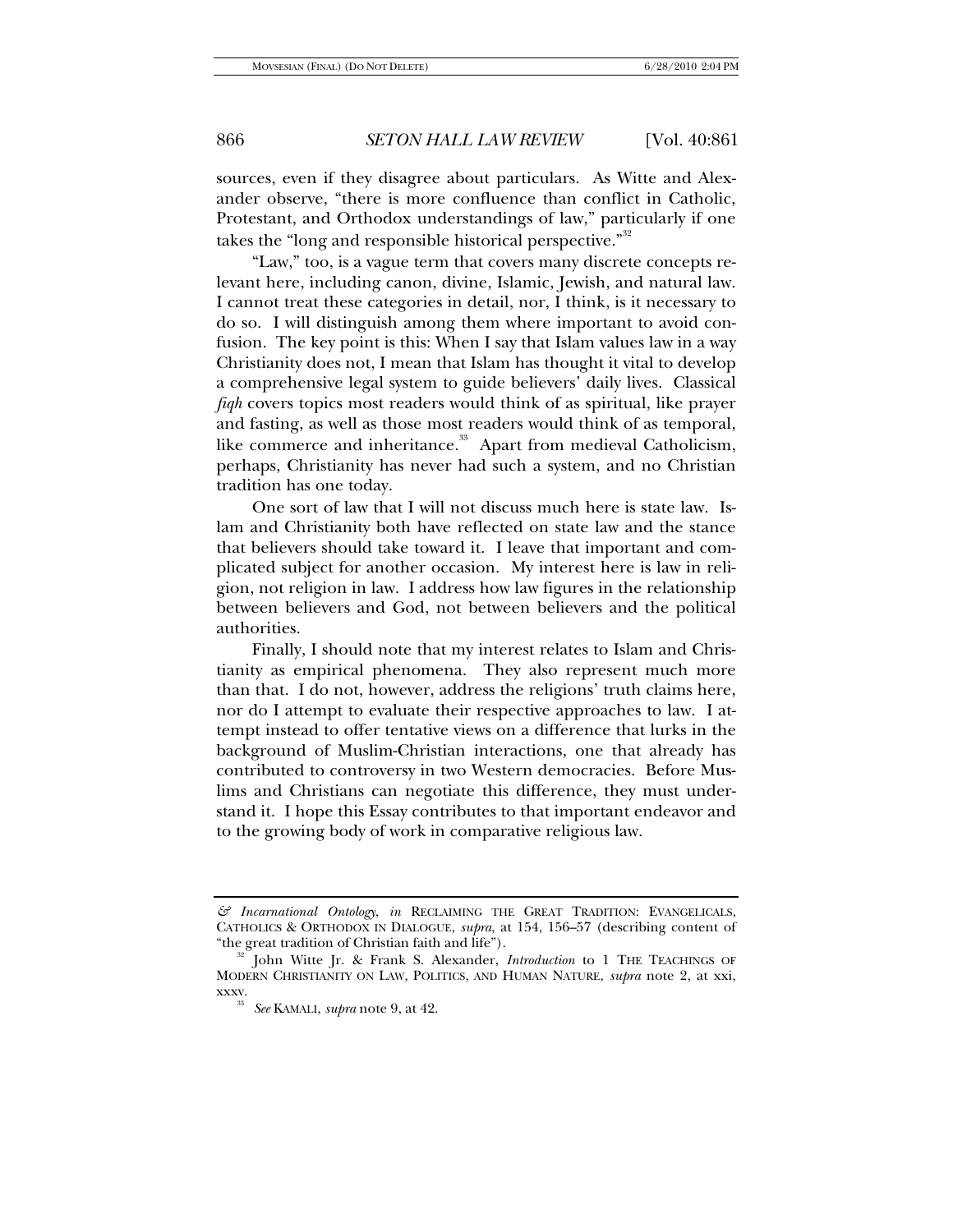\* \* \*

As Tariq Ramadan observes, "[t]he first and most important element of Muslim identity is faith. $\frac{34}{100}$  The Muslim is one who believes and puts his trust in God, who submits to God's will, as God has revealed that will in the witness of the Prophet Muhammad.<sup>35</sup> Unlike Christianity, however, Islam has not attempted to express its faith by reflecting systematically on God's nature.<sup>36</sup> Islam has focused most of its intellectual energy on jurisprudence, an attempt to understand God's will, not His nature, and to actualize that will in a system of  $law.<sup>37</sup>$ 

Islam teaches that God revealed His final law for humanity—the Sharia, a word which in Arabic means "way to the watering-place"<sup>38</sup> in two sources. The Quran, or "Recitation," is a collection of roughly 6200 verses (*ayat*) that Muslims believe God communicated to Muhammad, through the intercession of the angel Gabriel, over a span of roughly two decades beginning in the year  $610$ .<sup>39</sup> The revelations came during two discrete periods in Muhammad's life, the first in Mecca, where he struggled against a largely hostile political and religious establishment, and then in Medina, where he emigrated to form the new Muslim community, or *umma*. 40 The verses appear in more than 100 chapters (*sura*s), arranged in terms of length, from longest to shortest.<sup>41</sup> In contrast to Christians, who see the Bible as divinely inspired, Muslims believe that the Quran is literally the word of God, an inimitable miracle, "perfect, eternal, and unchangeable."<sup>42</sup>

Less than ten percent of the Quran concerns law.<sup>43</sup> Yet, as Hallaq observes, the legal *ayat* "represent a larger weight than [their]

<sup>&</sup>lt;sup>34</sup> TARIQ RAMADAN, WESTERN MUSLIMS AND THE FUTURE OF ISLAM 79 (2004) (emphasis omitted); *see also* KAMALI, *supra* note 9, at 5 ("Islam is a faith and a moral code first and foremost; it stands on its own five pillars, and following a legal code is rela-<br>tive and subsidiary to the original call and message of Islam.").

<sup>&</sup>lt;sup>35</sup> See RUTHVEN, *supra* note 4, at 108.<br><sup>36</sup> See RAMADAN, *supra* note 34, at 11–12 (arguing that Islam does not have a "theology," in Christian terms).

<sup>&</sup>lt;sup>37</sup> See Esposito, *supra* note 10, at 68–69.<br><sup>38</sup> KAMALI, *supra* note 9, at 2.<br><sup>39</sup> See KAMALI, *supra* note 3, at 16–17; PETERS, *supra* note 5, at 99, 101.<br><sup>40</sup> On Meccan and Medinan *sura*s, see PETERS, *supra* note

<sup>&</sup>lt;sup>41</sup> KAMALI, *supra* note 3, at 17.<br><sup>42</sup> ESPOSITO, *supra* note 10, at 19.<br><sup>43</sup> KAMALI, *supra* note 3, at 25.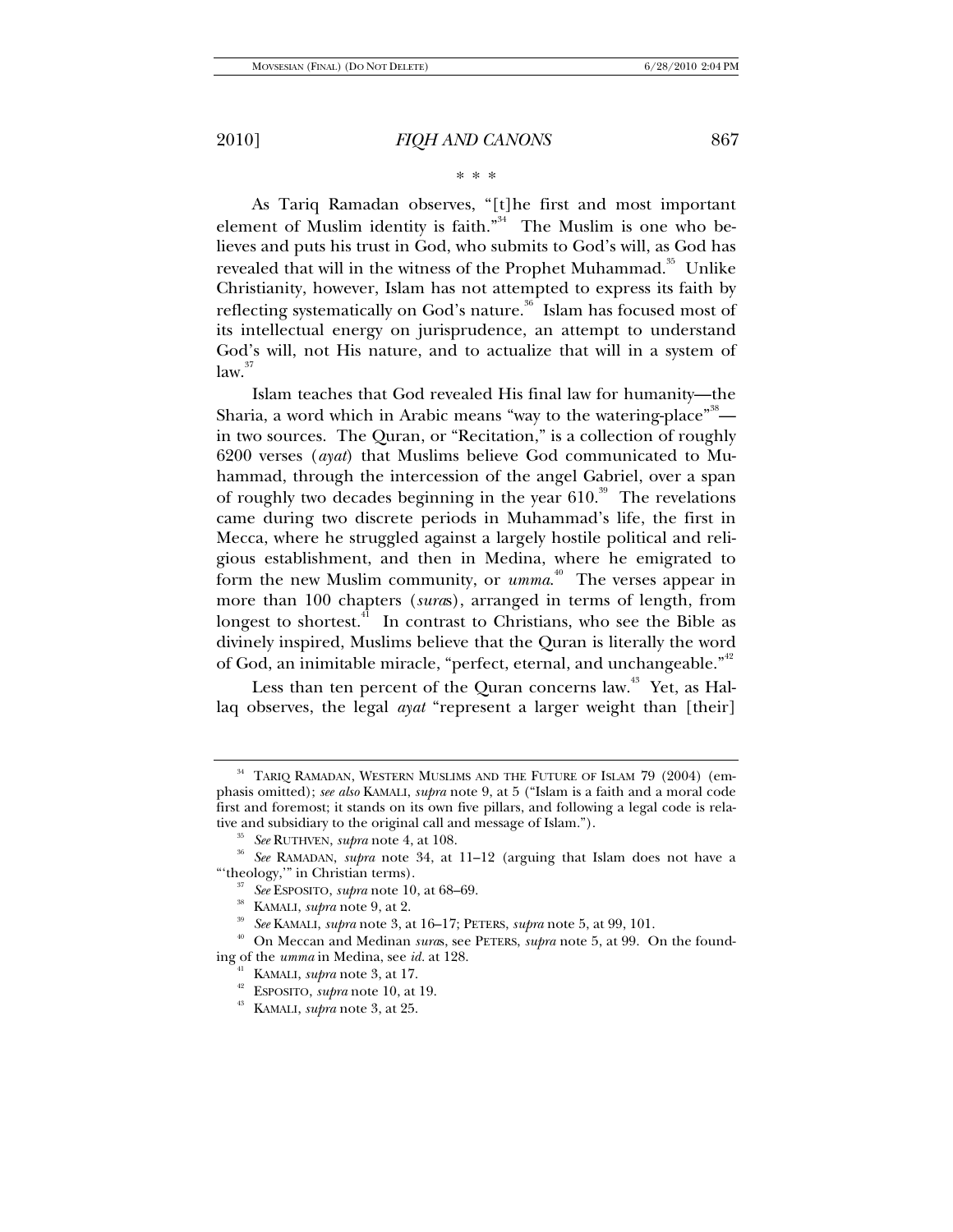number may indicate."<sup>44</sup> Unlike the nonlegal verses, the legal verses tend not to repeat, and their average length is two or three times that of the nonlegal verses.45 Thus, while one should not perceive the Quran as a code, its legal elements are quite important. The Quran prescribes rules regarding both worship (*ibadat*) and "civil transactions" (*mu'amalat*).<sup>46</sup> The latter category covers many subjects that contemporary Western readers would think of as secular, like family law, including "marriage, divorce, paternity, custody of children, maintenance, inheritance and bequests"; "commercial transactions, such as sale, lease, loan, and mortgage"; and "crimes . . . such as murder, highway robbery, theft, adultery, and slanderous accusation."<sup>47</sup>

The Sharia's second source is the Sunna, or practices of the Prophet—his words and deeds, the judgments he rendered, the conduct he allowed and the conduct he forbade.<sup>48</sup> The Sunna appears in "tradition reports," or *hadith*s, that recount episodes in the Prophet's life.<sup> $49$ </sup> Many such reports circulated after Muhammad's death in 632; in the ninth and tenth centuries, Muslim scholars sifted and compiled them into authoritative versions.<sup>50</sup> Unlike in the Quran, legal materials predominate.<sup>51</sup> Although it binds believers, the Sunna must be read consistently with the Quran, and, in case of clear conflict, the latter controls.<sup>52</sup>

Because it often speaks in general terms, especially with respect to *mu'amalat*, the Sharia does not always provide believers clear guidance. $^{\rm 53}$  *Fiqh* evolved as a way to make the Sharia operational. The systematization "took place in the second and third centuries of Islam," starting around 750.<sup>54</sup> The *ulama* derived *figh* through an exegetical

at 17 (defining these terms).<br><sup>47</sup> KAMALI, *supra* note 9, at 19.<br><sup>48</sup> *See* ESPOSITO, *supra* note 10, at 80.<br><sup>49</sup> *See id.* Scholars often use the terms Sunna and *hadith* interchangeably. *See*<br>KAMALI, *supra* note 3, a

<sup>44</sup> WAEL B. HALLAQ, THE ORIGINS AND EVOLUTION OF ISLAMIC LAW 21 (2005). 45 *Id.* 46 *See* KAMALI, *supra* note 3, at 26 (discussing Quranic rules); KAMALI, *supra* note 9,

<sup>&</sup>lt;sup>50</sup> ESPOSITO, *supra* note 10, at 80–81.<br><sup>51</sup> See KNUT VIKØR, BETWEEN GOD AND THE SULTAN: A HISTORY OF ISLAMIC LAW 45<br>(2005).

<sup>(2005). 52</sup> KAMALI, *supra* note 3, at 79. 53 *See* KAMALI, *supra* note 9, at 50. 54 AN-NA'IM, *supra* note 2, at 14.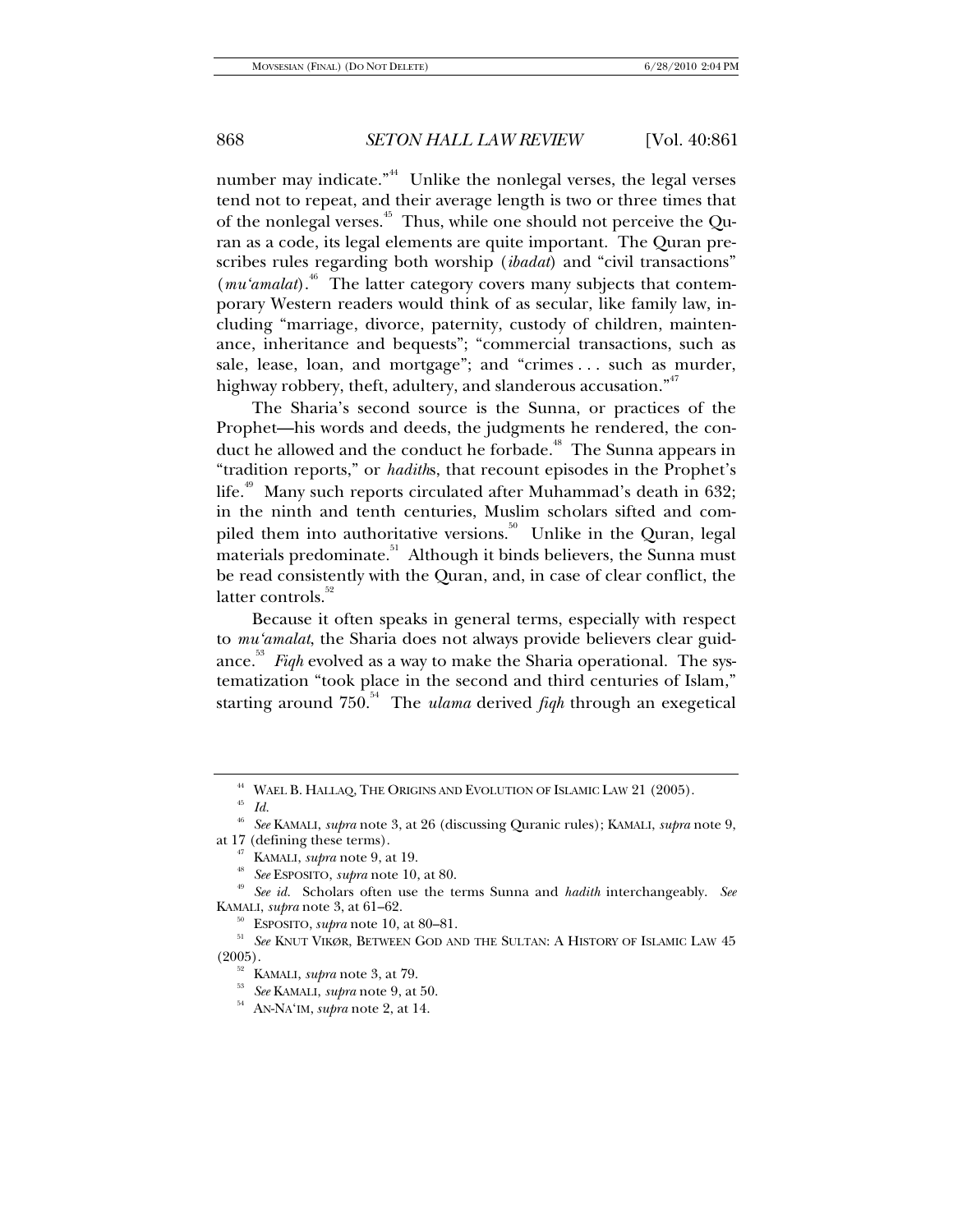process called *ijtihad*, a word that means "striving or exertion."<sup>55</sup> Faced with a situation the Sharia did not expressly cover, the jurists would search for a similar case and determine its "cause," or *'illa*. 56 Having done so, they would see whether the *'illa* could extend by analogy— $qiyas$ —to the new case.<sup>57</sup> For someone trained in common law reasoning, this process is very familiar: one discovers the *ratio decendi* of a case and determines whether it applies in new circumstances.<sup>58</sup>

*Ijtihad* is quintessentially a religious exercise, a way of relating to the divine.<sup>59</sup> The Legislator, in Islamic legal theory, is God; the jurist simply seeks, as best he can, to infer God's will from revelation. $\frac{60}{15}$  Islam does not admit the concept of natural law in the Christian sense.<sup>61</sup> Early on, the *ulama* rejected the idea that human beings could discern good and evil, and thus the requirements of God's law, through speculative reason.<sup>62</sup> That view, associated with a ninthcentury school known as the Mutazalites, seemed to impinge on God's sovereignty.<sup>63</sup> Mainstream *figh* adopted the position of the Mutazalites' opponents, the Asharites, who argued that God's will, not human reason, determines what is good or bad, lawful or unlawful.<sup>64</sup> Thus, while reason plays an important role in Islamic law, its purpose remains circumscribed. The jurist who engages in *ijtihad* does not seek principally the rule that seems to him most beneficial or just.<sup>65</sup> He does not even attempt to understand the ultimate intent of God,

<sup>55</sup> KAMALI, *supra* note 9, at 162; *see also* PETERS, *supra* note 5, at 180–81 ("'personal

initiative'").<br><sup>56</sup> BERNARD G. WEISS, THE SPIRIT OF ISLAMIC LAW 67 (1998).<br><sup>57</sup> For an excellent discussion of this process, see KAMALI, *supra* note 3, at 264–<br>305.

<sup>&</sup>lt;sup>58</sup> See Wael B. Hallaq, *Legal Reasoning in Islamic Law and the Common Law: Logic and Method*, 34 CLEV. ST. L. REV. 79, 86 (1985–86).

<sup>&</sup>lt;sup>59</sup> Cf. AN-NA'IM, *supra* note 2, at 15 ("The essentially religious nature of Shari'a and its focus on regulating the relationship between God and human believers mean

that believers can neither abdicate nor delegate their responsibility [for *ijtihad*].").<br><sup>60</sup> See KAMALI, *supra* note 3, at 440–41.<br><sup>61</sup> See RÉMI BRAGUE, THE LAW OF GOD 160 (Lydia G. Cochrane trans., 2007);<br>RUTHVEN, *su* 

<sup>&</sup>lt;sup>62</sup> This is not to say that Islam rejects speculative reason entirely. *See infra* text accompanying note 158.

companying note158. 63 *See* RUTHVEN, *supra* note 4, at 149. 64 *See id.*; BRAGUE, *supra* note 61, at 165–67. *See generally* KAMALI, *supra* note 3, at 441–45 (discussing three different views that *ulama* have held regarding reason and

 $e^{65}$  *See* WEISS, *supra* note 56, at 37.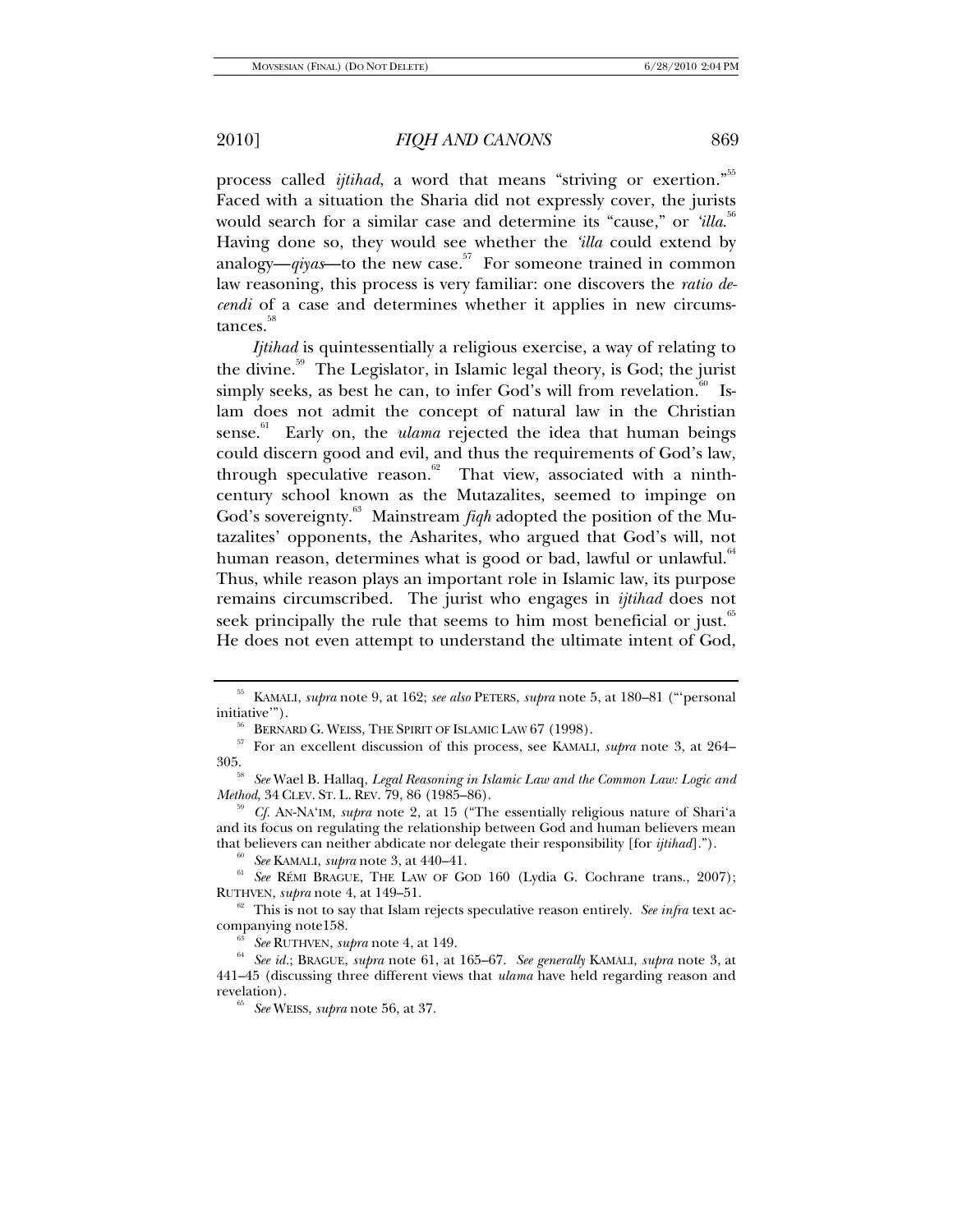which remains unknowable.<sup>66</sup> Rather, he seeks to discover, through reason, the rule that the Lawgiver has commanded.<sup>67</sup>

The *ulama* recognized that jurists conducting *ijtihad* could reach different conclusions. Over time, though, jurists might be able to reach consensus, or *ijma*, on a point of *fiqh*. 68 Once formed, consensus precluded further *ijtihad*.<sup>69</sup> Indeed, "[b]y the beginning of the tenth century," the *ulama* had concluded that *ijma* had been reached on all the essential points of *fiqh*. 70 The "door of *ijtihad*" had closed; from then on, jurists were not to derive new rules, but simply "study the established legal manuals and write their commentaries.<sup>"71</sup> To do otherwise would be to engage in unjustified innovation (*bida*), an accusation "equivalent to the charge of heresy in Christianity."<sup>72</sup> Not all *ulama* have agreed, then or now, but "the closing of the door" remains a powerful concept in mainstream Islam.<sup>73</sup>

One should not see  $figh$  as "monolithic," however.<sup>74</sup> Islam has had various schools of jurisprudence (*madhab*s) over the course of its history, four of which remain today in Sunni Islam: the Hanafi, Shafi'i, Maliki, and Hanbali *madhab*s, all named for the jurists who founded them.<sup>75</sup> Traditionally, they have dominated in different geographical regions.76 The *madhab*s disagree on some substantive and methodological questions, including the correct interpretation of parts of the Sharia and the proper role of reason, judicial preference *(istihsan)*, and public interest *(istislah)* in legal analysis.<sup>77</sup> In

<sup>73</sup> See ESPOSITO, *supra* note 10, at 226–29 (discussing Muslim traditionalism); KAMALI, *supra* note 3, at 490 ("With the exception of the Hanbalis, who maintain that *ijtihad* in all of its forms remains open, the *ulama* of the other three schools have on the whole acceded to the view that independent *ijtihad* has discontinued."). For a recent call for "a second era of *ijtihad*," see Khan, *supra* note 2.

<sup>74</sup> KAMALI, *supra* note 9, at 92.<br><sup>75</sup> *See* WAINES, *supra* note 69, at 65–71; Stilt, *supra* note 2, at 721.<br><sup>76</sup> KAMALI, *supra* note 9, at 73 (contrasting regional distribution of Hanafi and Maliki *madhab*s).

<sup>77</sup> *Id.* at 93–94.

<sup>&</sup>lt;sup>66</sup> See Brague, *supra* note 61, at 183-84 (discussing work of Ghazali).<br><sup>67</sup> See Kamali, *supra* note 3, at 440–41.<br><sup>68</sup> See Esposito, *supra* note 10, at 82–83.<br><sup>69</sup> See DAVID WAINES, AN INTRODUCTION TO ISLAM 83 (2d ed ISLAM: RELIGION AND SOCIETY IN THE NEAR EAST, 600–1800, at 147 (2003) ("To go against the consensus was, in a very real sense, to step outside the tradition, to be-<br>come in fact a heretic.").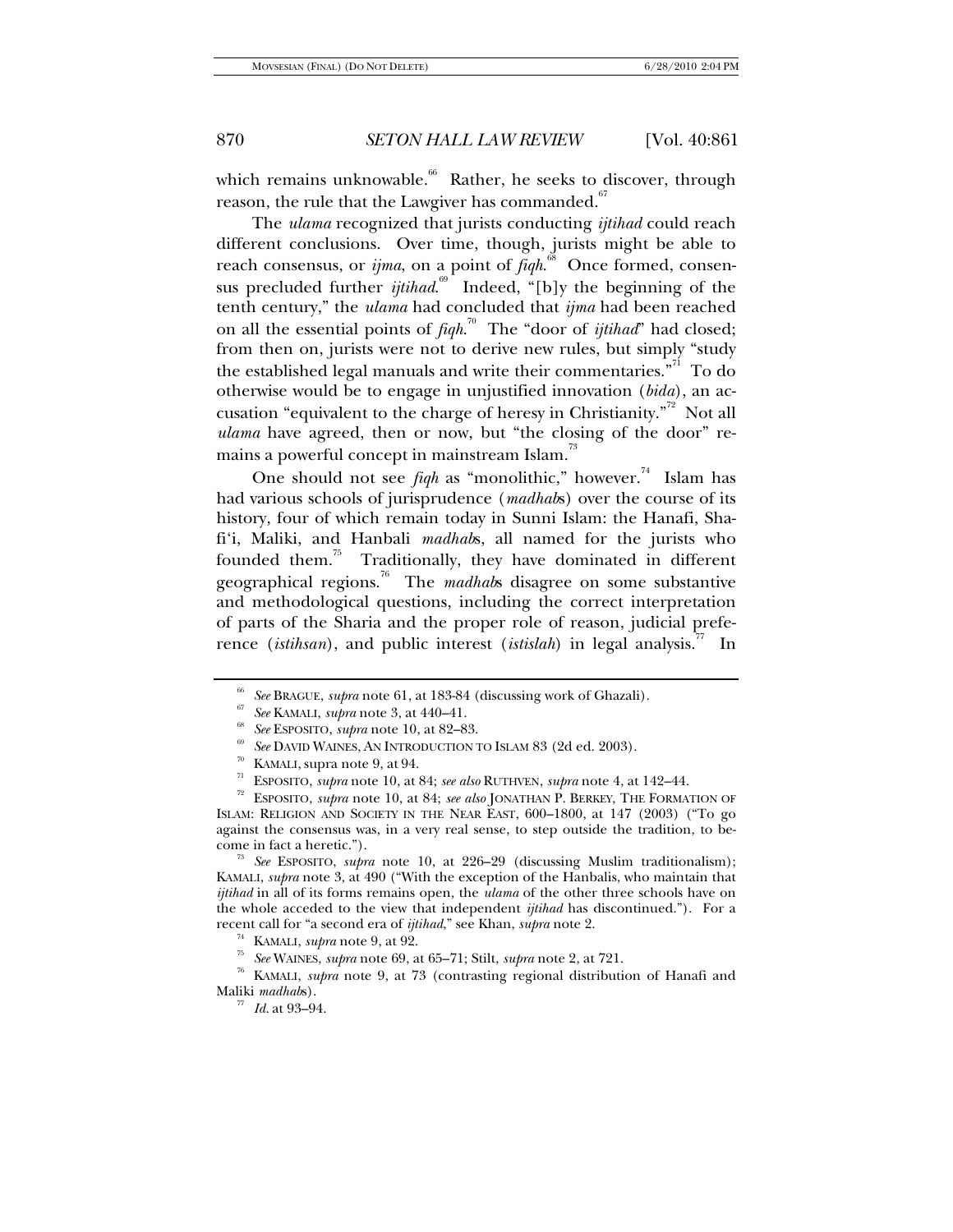principle, though, each Sunni school accepts the others as legitimate, and Muslims need not adhere exclusively to any *madhab*. Nowadays, "[a] Muslim may join any orthodox school he or she wishes, or change from one school to another, without formalities."<sup>8</sup>

Law has had a more ambivalent place in Christianity. Christianity started as a movement within Judaism; the Gospels record that Jesus was a rabbi, a teacher of Jewish law, or Torah.<sup>79</sup> Very early, though, in apostolic times, Christianity rejected what it saw as Judaism's legalism, especially the style of close legal reasoning that characterized the Pharisaic tradition that was becoming Judaism's dominant expression.<sup>80</sup> The Gospels portray Jesus as denouncing religious lawyers for focusing on technicalities and neglecting "the weightier matters of the law: justice and mercy and faith.<sup>"81</sup> In particular, Christians rejected what they characterized as ceremonial practices, such as dietary rules and circumcision.<sup>82</sup> The Pauline epistles portray such rules as distracting from the more spiritual worship God desires.<sup>83</sup>

Christianity did not reject law entirely, though. The early Christians drew a distinction between the ceremonial aspects of Torah and what they perceived as its moral content—the Ten Commandments, for example. $84$  The moral law survived; in fact, Paul argued, it was accessible to human reason as a kind of natural law.<sup>85</sup> Christians taught that the moral law had achieved perfection in Christ's example of piety and sacrifice, in the values He had proclaimed in the Sermon on the Mount, particularly the Beatitudes ("Blessed are those who hunger and thirst for righteousness, for they will be filled. Blessed are the merciful, for they will receive mercy.").<sup>86</sup> This is what the ear-

<sup>&</sup>lt;sup>78</sup> *Id.* at 94; Stilt, *supra* note 2, at 721 ("Historically, school affiliation among Sunnis was more important than it tends to be today.").

nis was more important than it tends to be today."). 79 *See, e.g.*, *John* 1:38; *see also* Luke Timothy Johnson, *Law in Early Christianity*, *in* CHRISTIANITY AND LAW: AN INTRODUCTION, *supra* note 2, at 53, 57. 80 *See* Johnson, *supra* note 79, at 56 (discussing ascendance of Pharisaic Judaism

after 70 A.D.).<br><sup>81</sup> *Matthew* 23:23.<br><sup>82</sup> *See* Johnson, *supra* note 79, at 63.

<sup>&</sup>lt;sup>83</sup> See, e.g., Galatians 5:6; Romans 14:1–6.<br><sup>84</sup> See Johnson, *supra* note 79, at 63.<br><sup>85</sup> See Brian Tierney, *Natural Law and Natural Rights, in* CHRISTIANITY AND LAW: AN<br>INTRODUCTION, *supra* note 2, at 89, 91 (discus

<sup>&</sup>lt;sup>86</sup> Matthew 5:6–7; *see also* CATECHISM OF THE CATHOLIC CHURCH § 1965, at 477 (1994) ("The New Law or the Law of the Gospel is the perfection here on earth of the divine law, natural and revealed. It is the work of Christ and is expressed particularly in the Sermon on the Mount.").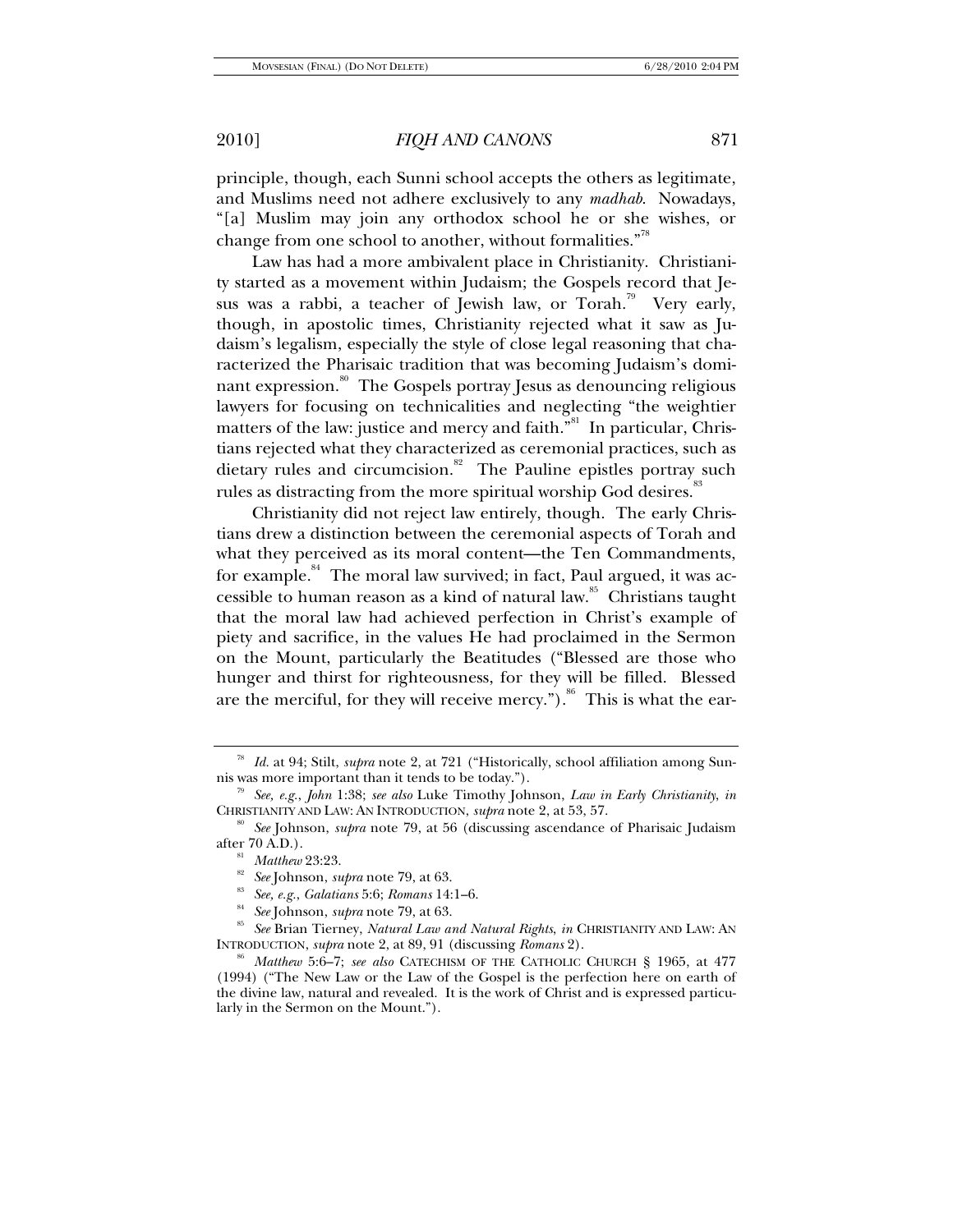ly Christians meant when they said that Christ had come to fulfill the law, <sup>87</sup> that Christ constituted the law's end, or *telos*.<sup>88</sup> Christ had revealed Torah's inner dimension; if they believed in Him, Christ would give his followers grace to follow His "new commandment" to "love one another."<sup>89</sup> "[T]he one who loves another," Paul wrote, "has fulfilled the law."<sup>90</sup>

Now, "love one another" does not provide much practical legal guidance.<sup>91</sup> The early Christians recognized this fact but apparently did not think such guidance important. They believed that the temporal world was quickly passing away; the point was not to achieve justice on earth but to prepare for eternity, which would arrive very soon.<sup>92</sup> Thus, where the Quran announces detailed rules about inheritance, $\frac{93}{5}$  the Gospels recount that Jesus declined to resolve an inheritance dispute for one of his followers.<sup>94</sup> Dividing an estate correctly was not important, but the condition of one's soul, which God would soon judge. Paul reprimanded early Christians for bringing lawsuits against one another, particularly in Roman courts where pagan judges presided. Christians should resolve disputes among themselves. Indeed, why were Christians demanding their legal rights at all? "Why not rather be wronged?" Paul asked.<sup>95</sup> "Why not rather be defrauded?"<sup>96</sup>

As the apostolic age ended, and Christians realized that they were not living in the last generation but would need some sort of temporal arrangements, they started to engage law in a more serious way.<sup>97</sup> Practically, they began to formulate canons—the word comes

trans., 11th ed. 2004).<br><sup>94</sup> Luke 12:13–15.<br><sup>95</sup> 1 *Corinthians* 6:7.<br><sup>96</sup> Id.<br><sup>97</sup> See Ladislas M. Örsy, *Theology and Canon Law*, *in* NEW COMMENTARY ON THE

<sup>&</sup>lt;sup>87</sup> See Matthew 5:17.<br>
<sup>88</sup> Romans 10:4; see also Johnson, *supra* note 79, at 63.<br>
<sup>89</sup> John 13:34.<br>
<sup>90</sup> Romans 13:8.<br>
<sup>91</sup> See Johnson, *supra* note 79, at 63–64.<br>
<sup>92</sup> Cf. HANS KÜNG, ISLAM: PAST, PRESENT & FUTURE 581 2007) ("The original Christian community . . . lived in expectation of the imminent return of the Lord . . . and consequently were uninterested in establishing structures of worldly power."). 93 THE MEANING OF THE HOLY QUR'AN 4:11-14, at 186-88 ('Abdullah Yusuf 'Ali

CODE OF CANON LAW, *supra* note 21, at 1, 7 (noting that early Christian assemblies realized that "they had to create ordered structures and converging operations if they wanted to exist at all").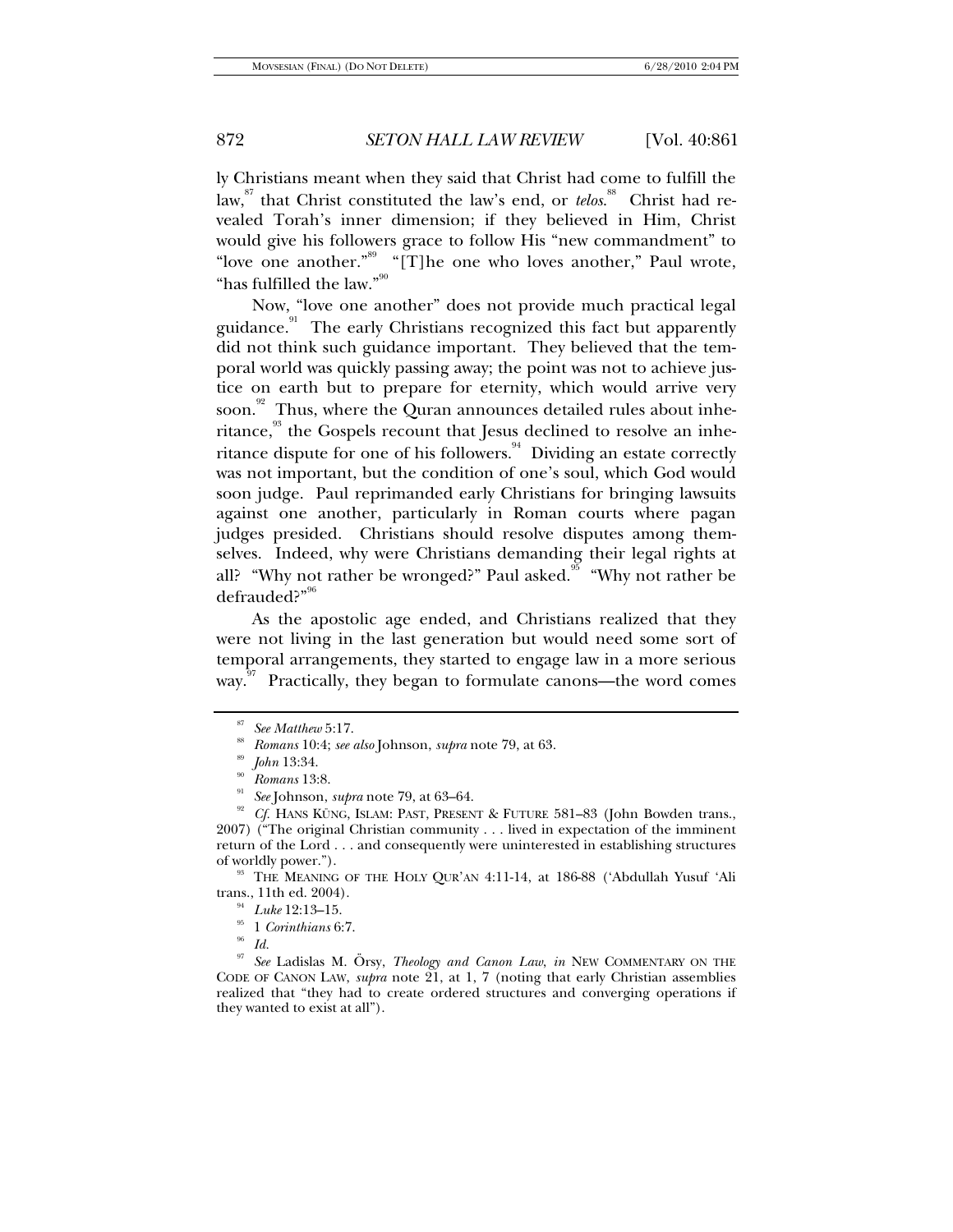from the Greek for "straight rod'" or "measuring stick"—regarding church structure and discipline.<sup>98</sup> The canons developed episodically; they tended to be brief and ad hoc.<sup>99</sup> Christians collected them in informal handbooks like the first century *Didache*, "which established rules governing the liturgy, the sacraments and lay practices such as fasting."<sup>100</sup> For centuries, various unofficial collections circulated throughout the Christian world.<sup>101</sup> Christians did not regard any of these collections as complete or universally applicable; Christians evidently did not think they required such a collection.<sup>102</sup> Indeed, the first serious attempt to systematize the canons occurred relatively late, during the so-called Papal Revolution (1050–1200), roughly one thousand years after Christianity's founding.<sup>103</sup>

Virtually all Christian traditions have some form of canon law, but they value it differently.<sup>104</sup> Catholicism has been most enthusiastic. Medieval Catholicism, in particular, developed a reticulated canon law system that extended beyond worship and church discipline to cover social relations. So, for example, there was a medieval canon law of crimes, contracts, inheritance, property, and torts, all of which derived, in theory, from the church's authority over the sacraments.<sup>105</sup> Medieval Catholicism also professionalized the ecclesiastical courts. These courts had existed since late antiquity; in the fifth century, Augustine had bemoaned the time his judicial tasks took away from his other episcopal responsibilities.<sup>106</sup> But ecclesiastical courts always had been somewhat informal.<sup>107</sup> The medieval Papacy regularized their

<sup>&</sup>lt;sup>98</sup> HAROLD J. BERMAN, LAW AND REVOLUTION 199 (1983) ("measuring stick"); Kenneth Pennington, *The Growth of Church Law*, *in* 2 THE CAMBRIDGE HISTORY OF CHRISTIANITY 386, 390 (Augustine Casiday & Frederick W. Norris eds., 2007)

<sup>&</sup>lt;sup>99</sup> See R.H. Helmholz, *Western Canon Law*, *in* CHRISTIANITY AND LAW: AN INTRODUCTION, *subra* note 2, at 71, 72–73; Johnson, *subra* note 79, at 64.

<sup>&</sup>lt;sup>100</sup> Pennington, *supra* note 98, at 387.<br><sup>101</sup> *See* R.C. MORTIMER, WESTERN CANON LAW 12–15 (1953).<br><sup>102</sup> *See* BERMAN, *supra* note 98, at 199–200; Helmholz, *supra* note 99, at 73–74.<br><sup>103</sup> *See* BERMAN, *supra* note

LAW: AN INTRODUCTION, *supra* note 2, at 1, 10–11.<br><sup>106</sup> See John C. Lamoreaux, *Episcopal Courts in Late Antiquity*, 3 J. EARLY CHRISTIAN STUD. 143, 144–46 (1995); Noel E. Lenski, *Evidence for the* Audientia episcopalis *in the New Letters of Augustine*, *in* LAW, SOCIETY, AND AUTHORITY IN LATE ANTIQUITY 83, 93

<sup>&</sup>lt;sup>107</sup> See Helmholz, *supra* note 99, at 74.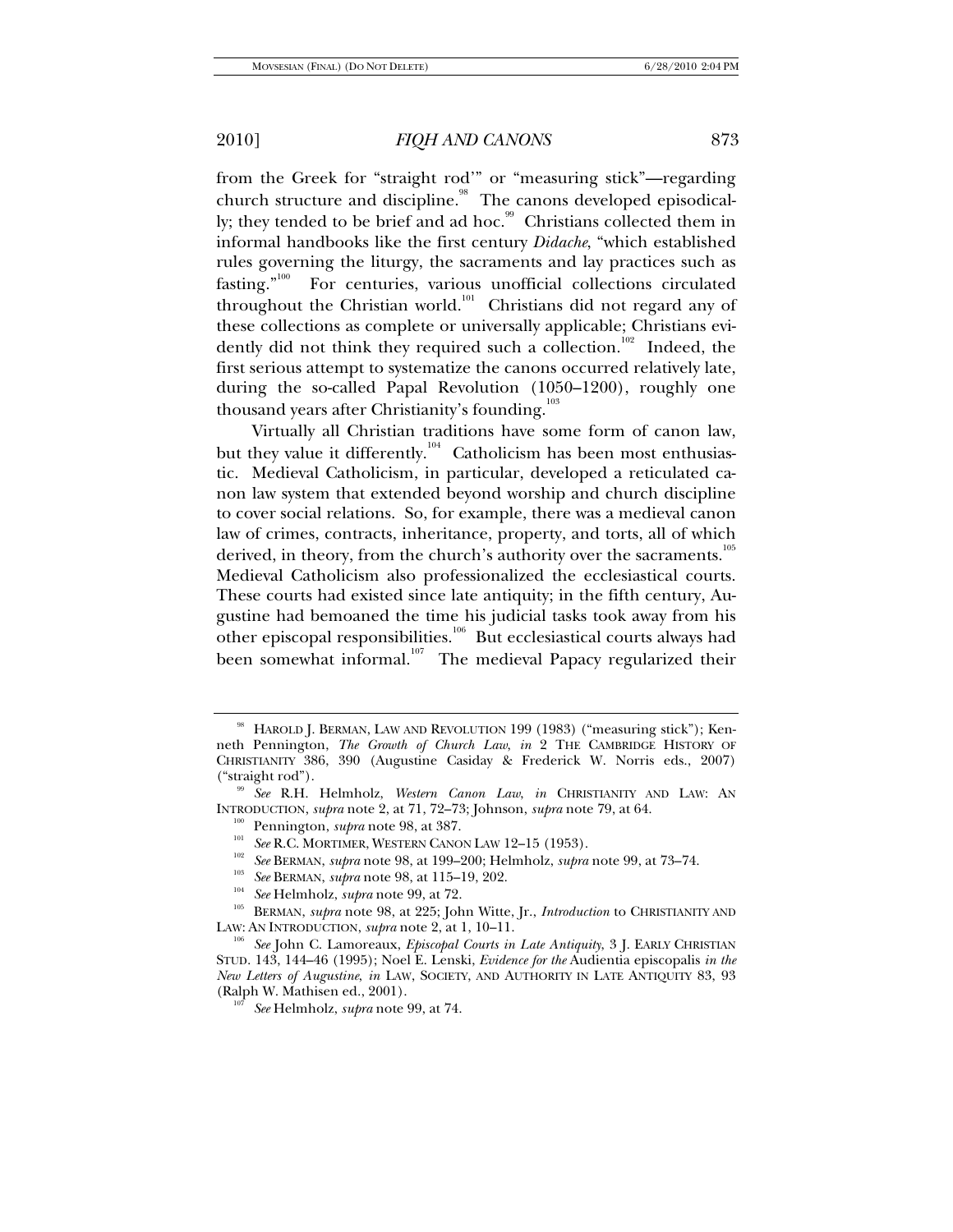operation and theorized their jurisdiction as part of a new "constitutional" order of the church. $108$ 

Other Christian traditions have been less positive about canon law. Protestants have been the most suspicious. As Witte explains, the Reformers believed that "medieval Catholic canon law obstructed the individual's relationship with God and obscured simple biblical norms for right living."<sup>109</sup> Luther burned canon law books,<sup>110</sup> and Protestant countries gradually transferred the jurisdiction of ecclesiastical authorities to state officials.<sup>111</sup> Protestants did not abolish canon law entirely, however, and most denominations continue to employ some form today.112 Orthodoxy has canons, but it views them more as "pastoral texts" than "juridical norms," guides to handling specific spiritual problems, not prescriptions for conduct.<sup>113</sup> It allows "ample scope" for "economy," the relaxing of canons in particular cases in order to further a person's spiritual development.<sup>114</sup> Orthodoxy has never produced a universal code of canons.<sup>115</sup> While some contemporary Orthodox writers favor codification, others argue that it would contradict Orthodoxy's mystical essence.<sup>116</sup>

Christianity also has engaged law philosophically, as a matter of jurisprudence. Over centuries, it has developed subtle and varied typologies of law. The Church Fathers taught that there were three kinds of law: natural law, accessible to human reason; Mosaic Law, contained in the Old Testament; and the law of Christ, revealed in the Gospels.<sup>117</sup> In the ninth century, Nestorian Christians came up with a slightly different taxonomy: the divine law of Christ, "beyond reason and nature"; the "law of nature, based on reason, innate in man's mind"; and the satanic "law of violence," which opposed both

<sup>&</sup>lt;sup>108</sup> *See* BERMAN, *supra* note 98, at 221–24, 530.<br><sup>109</sup> Witte, *supra* note 105, at 16.<br><sup>110</sup> *Id.; see* Helmholz, *supra* note 99, at 83.<br><sup>111</sup> *See* HAROLD J. BERMAN, LAW AND REVOLUTION, II, at 6 (2003); Witte, *supr* 

<sup>105,</sup> at 16. <sup>112</sup> *Cf.* Doe, *supra* note 13, at 271 (mentioning Protestant churches that have ca-<br>non law).

<sup>&</sup>lt;sup>113</sup> LEWIS J. PATSAVOS, SPIRITUAL DIMENSIONS OF THE HOLY CANONS 21–22 (2003).<br><sup>114</sup> Doe, *supra* note 13, at 285; *see* PATSAVOS, *supra* note 113, at 12–13.<br><sup>115</sup> See Paul Valliere, *Introduction to the Modern Orthodox* TEACHINGS OF MODERN CHRISTIANITY ON LAW, POLITICS, AND HUMAN NATURE, *supra* note 2, at 503, 518. 116 *See* PATSAVOS, *supra* note 113, at 8–9. 117 *See* BRAGUE, *supra* note 61, at 212.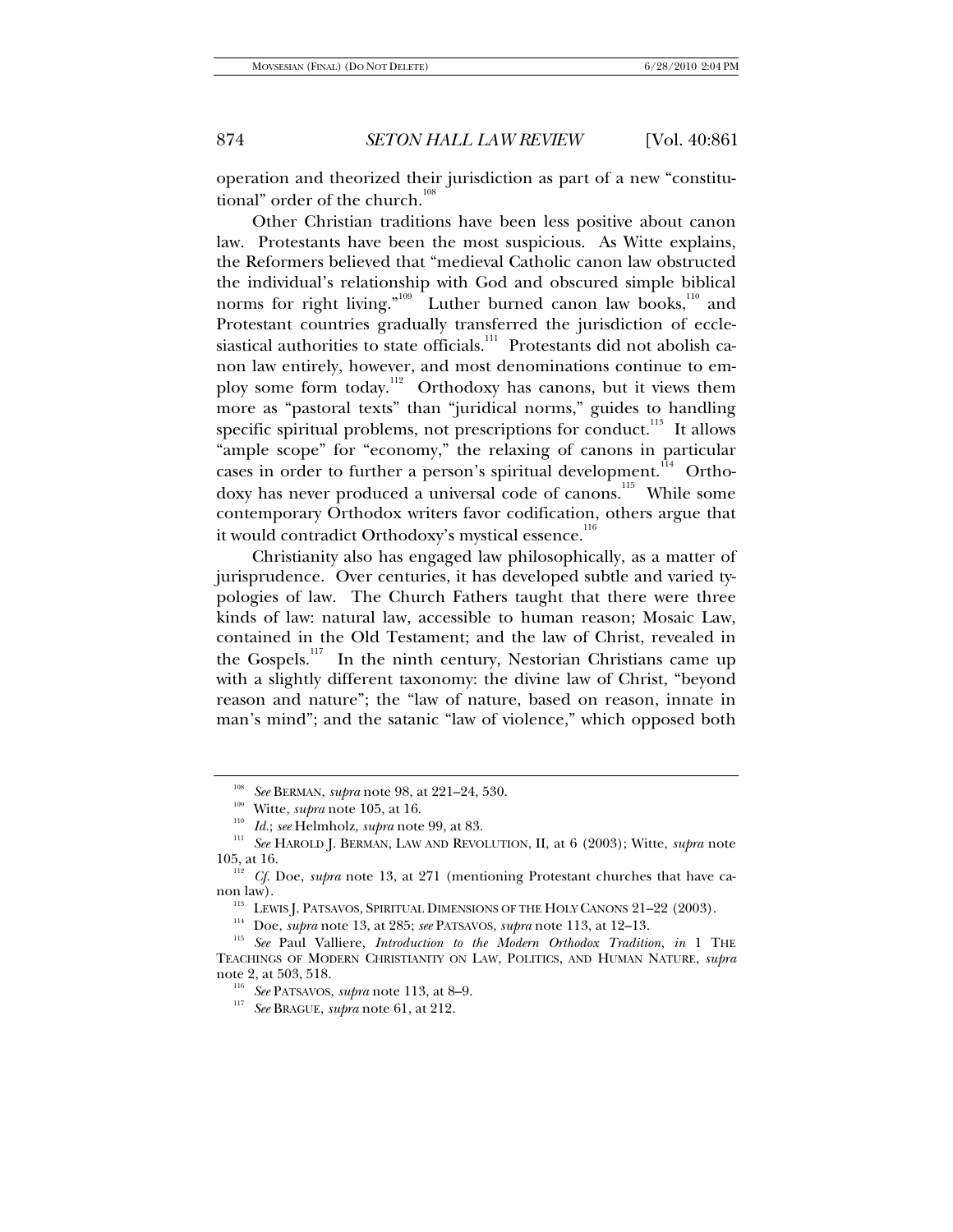God and nature.<sup>118</sup> Christian legal theorists have argued for centuries about the overlap among the different categories as well as the respective roles of reason and revelation in discovering them.<sup>119</sup>

As with canon law, Christian traditions have valued jurisprudence differently. Western Christianity has been more enthusiastic, with Catholicism showing the most interest in systematic legal philos $ophy$ <sup>120</sup> Aquinas provides the best example; with the rise of neo-Thomism since the nineteenth century, systematic legal thought has experienced a renaissance in Catholic circles.<sup>121</sup> Protestantism has viewed jurisprudence somewhat more skeptically, but it has made important contributions too.<sup>122</sup> For example, Melanchthon developed an influential theory of law's "three uses"—promoting "external . . . morality," revealing God's wrath against sin and sinner, and educating the faithful<sup>123</sup>—which his contemporary, Calvin, adopted in his own *Institutes.*<sup>124</sup> More recent Protestant jurisprudential thinkers include Barth, Kuyper, and Niebuhr.<sup>125</sup> Of the three main traditions, Orthodoxy has had the least interest in systematic jurisprudence, reflecting, perhaps, its suspicion of scholasticism and greater stress on mystical apprehension of divine reality.<sup>126</sup>

*Fiqh* and canon law are subtle and complex subjects, and space has allowed only a brief discussion here. This overview, however, allows one to make some observations about the place law has in Islam

See Anton Tien, *The Apology of Al-Kindi*, *in* THE EARLY CHRISTIAN-MUSLIM DIALOGUE 381, 449 (N.A. Newman ed., 1993). For more on Nestorian jurisprudence, see BRAGUE, *supra* note 61, at 214.

<sup>&</sup>lt;sup>119</sup> See, e.g., Angela C. Carmella, *A Catholic View of Law and Justice*, *in* CHRISTIAN PERSPECTIVES ON LEGAL THOUGHT, *supra* note 2, at 255, 261–62 (contrasting Catholic and Protestant thought); Tierney, *supra* note 85, at 91 (noting tensions in Christian conceptions of natural law). 120 *See, e.g.*, CATECHISM OF THE CATHOLIC CHURCH, *supra* note 86, §§ 1949–1986, at

<sup>473–81. &</sup>lt;br><sup>121</sup> For a good introduction to Aquinas, see ST. THOMAS AQUINAS: THE TREATISE ON LAW (R.J. Henle ed. & trans., 1993). For a good introduction to neo-Thomism, see Russell Hittinger, *Introduction to Modern Catholicism*, *in* 1 THE TEACHINGS OF MODERN

CHRISTIANITY ON LAW, POLITICS, AND HUMAN NATURE, *supra* note 2, at 3.<br><sup>122</sup> See, e.g., BERMAN, *supra* note 111, at 6–10 (discussing Lutheran and Calvinist<br>jurisprudence).

<sup>&</sup>lt;sup>123</sup> FROM IRENAEUS TO GROTIUS: A SOURCEBOOK IN CHRISTIAN POLITICAL THOUGHT, *supra* note 14, at 651.

<sup>&</sup>lt;sup>124</sup> See id. at 664.<br><sup>125</sup> See Mark A. Noll, *Introduction to Modern Protestantism*, *in* 1 THE TEACHINGS OF MODERN CHRISTIANITY ON LAW, POLITICS, AND HUMAN NATURE, *supra* note 2, at 261,

 $^{126}$  See Valliere, *supra* note 115, at 506 (discussing but qualifying this observation).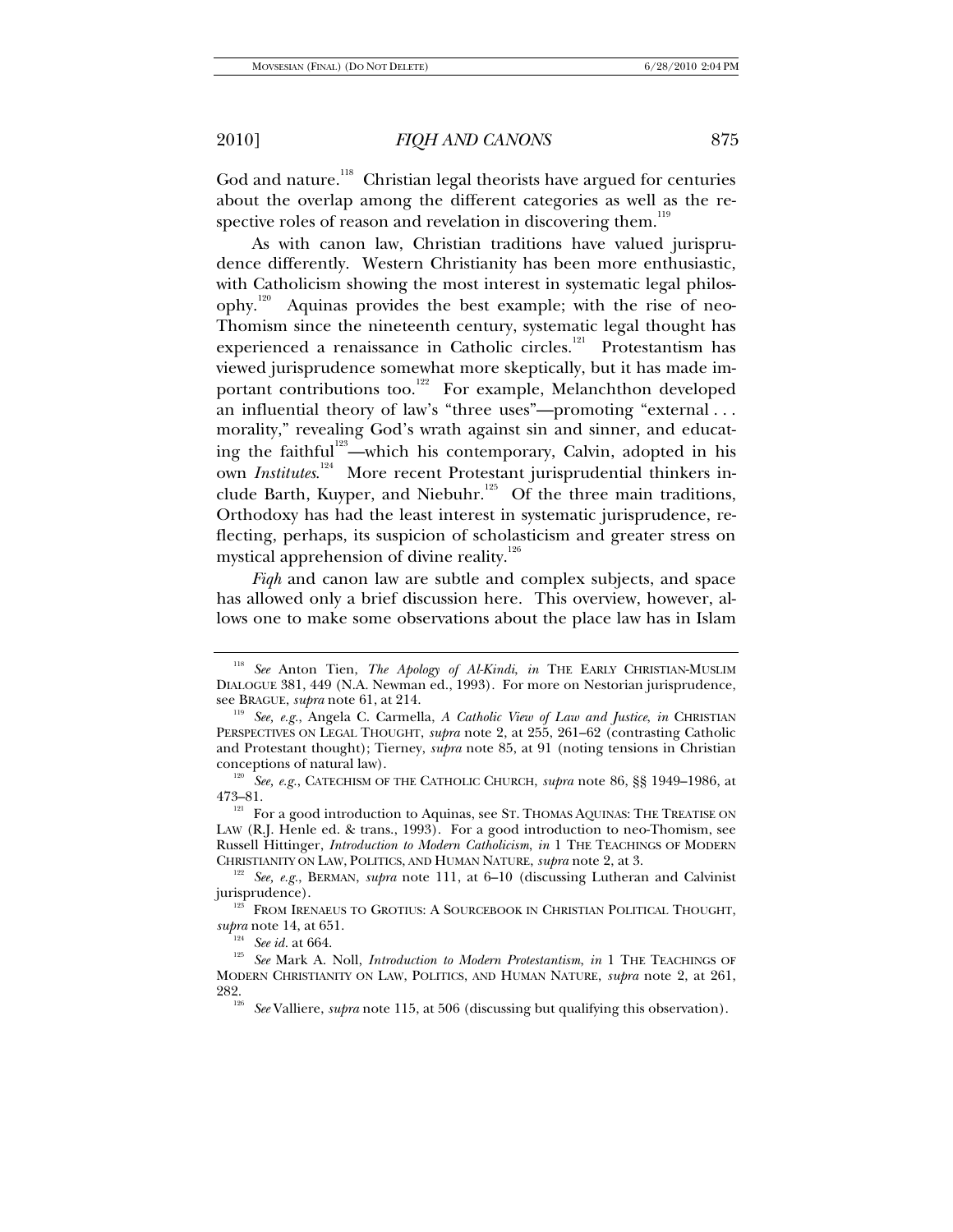and Christianity. First, the historical development of Islamic law differs greatly from the analogous process in Christianity. Recall that the *ulama* began to systematize *fiqh* quite early; the process was basically complete within two or three centuries of the Prophet, when the *ulama* decided that the "door of *ijtihad*" had closed.<sup>127</sup> By contrast, Christianity existed for one thousand years before any Christians and only Christians in the West—thought to assemble the canons into a comprehensive and universally applicable collection.<sup>128</sup> This difference alone suggests how much more important legal system building has been to the Muslim, as opposed to the Christian, religious experience.

Second, *fiqh* and canon law have dramatically different scopes. Classical *figh* covers "almost every conceivable arena of social life,"<sup>129</sup> including how to comport and groom oneself, how to pray, what to eat, how to conduct business and make contracts, how to buy and sell real property, whom to marry, how to divorce, and how to divide<br>one's estate.<sup>13</sup> Indeed, because *figh*'s scope is so extensive, in the Indeed, because *fiqh*'s scope is so extensive, in the classical conception, "all" practicing "Muslims need[] . . . at least some rudimentary understanding of it."<sup>131</sup> Muslims can gain this understanding on their own, but the more typical method is to consult a member of the *ulama* for a legal opinion, or *fatwa*. A *fatwa* does not bind (or excuse) a believer,<sup>132</sup> but it can be influential, particularly if the issuing jurist has a reputation for insight and integrity. The *ulama* thus function as Islam's clergy; as in Judaism, religious lawyers are the authorities to whom the community turns for guidance in daily life.<sup>133</sup>

Canon law, by contrast, has a much more limited compass.<sup>134</sup> It deals overwhelmingly with matters of church administration rather than personal behavior and moral judgment.<sup>135</sup> As a result, most Christians have comparatively little contact with it in their daily lives.

<sup>&</sup>lt;sup>127</sup> See supra text accompanying notes 70–73.<br><sup>128</sup> See supra text accompanying note 103.<br><sup>129</sup> BERKEY, *supra* note 72, at 143.<br><sup>130</sup> See, e.g., id. (discussing topics covered by classical *figh*); KAMALI, *supra* note (same). 131 BERKEY, *supra* note 72, at 143. Some contemporary Muslim scholars argue that

much of classical *fiqh* should be rethought. *See infra* text accompanying notes 198–

<sup>&</sup>lt;sup>132</sup> See AN-NA'IM, supra note 2, at 16.<br><sup>133</sup> See PETERS, supra note 5, at 176–77.<br><sup>134</sup> See BRAGUE, supra note 61, at 145.<br><sup>135</sup> See JAMES A. CORIDEN, AN INTRODUCTION TO CANON LAW 4 (rev. ed. 2004).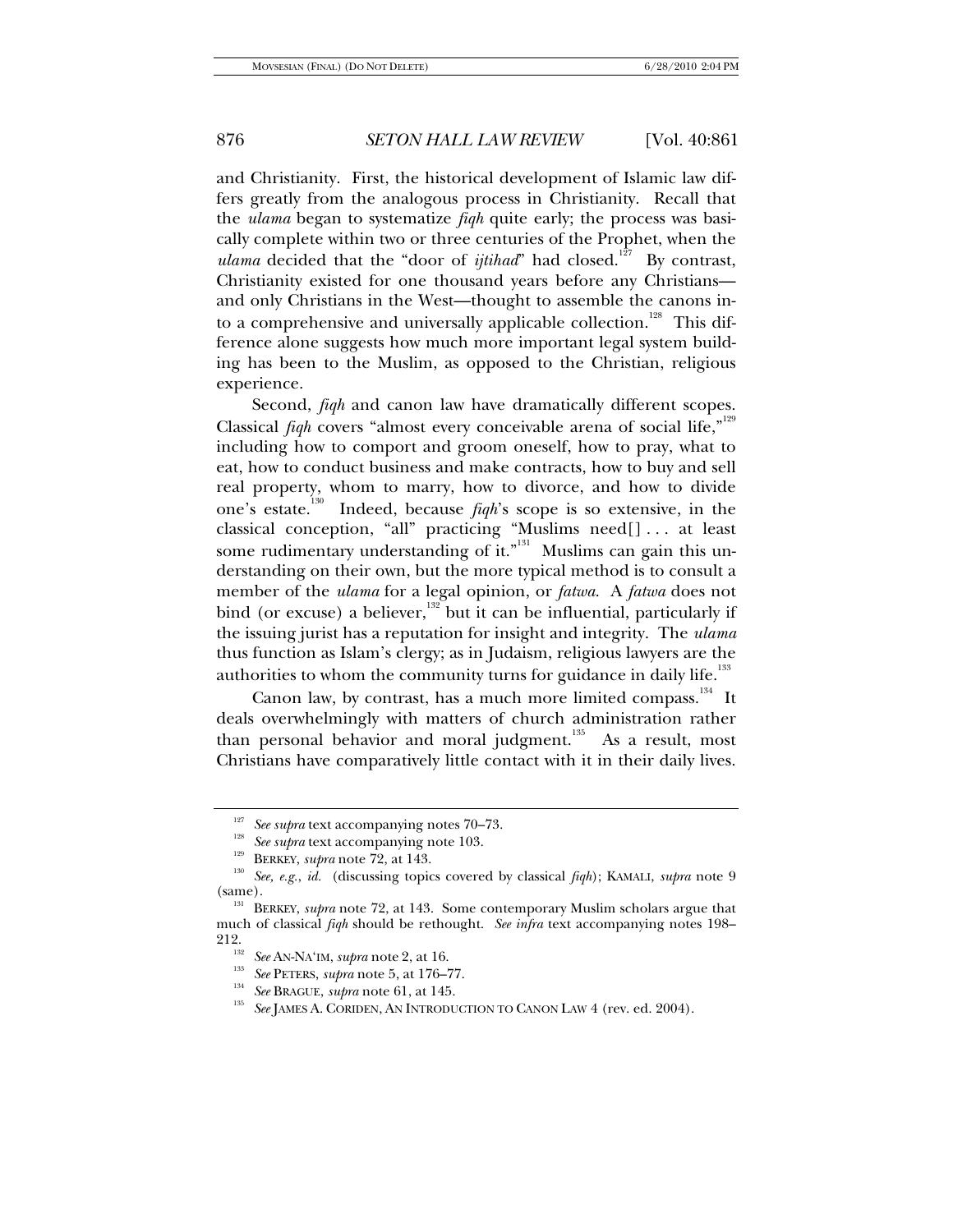As I have explained, medieval Catholicism apparently *did* have a comprehensive body of canon law.<sup>136</sup> One should not exaggerate, however, the degree to which medieval system building represents something central in Christian thought.<sup>137</sup> Even at the time, important voices protested. Around 1150, for example, Bernard of Clairvaux warned Pope Eugenius not to pay attention to the lawsuits clogging the papal courts.<sup>138</sup> "[I]t is unworthy for you to be involved in such affairs," he wrote, "since you are occupied by more important" that is, spiritual—"matters."<sup>139</sup> And, as I have explained, Protestant and Orthodox Christians never shared medieval Catholicism's enthusiasm for canon law.

Moreover, notwithstanding the medieval situation, contemporary Catholicism shows little interest in legal system building. The current Code of Canon Law, adopted in 1983, eschews any notion of a general Christian substantive law. The largest sections deal with questions of worship and discipline, such as the ordination and rank of clergy and the reception of sacraments.<sup>140</sup> "In respect to most legal" matters regulated by civil law," the current Code "says nothing." $141$ Indeed, the Code frequently adopts civil law by reference in a process called canonization.<sup>142</sup> As long as civil law doctrines do not violate principles of "divine law"—the law drawn directly from revelation or natural law—the Code typically defers to them in areas like contracts, employment, inheritance, and torts.<sup>143</sup> Augustine would be pleased: Church trials nowadays are reserved "almost exclusively for marriage annulment cases," Christians having decided that Paul's admonition against secular litigation no longer applies. $144$ 

Third, the functions of classical *fiqh* and canon law differ greatly. *Fiqh* operates as a crucial link between Muslims and God. Recall that

<sup>&</sup>lt;sup>136</sup> See supra text accompanying notes 105–108.<br><sup>137</sup> Cf. Helmholz, *supra* note 99, at 71–72 (discussing continuing controversy over<br>canon law in Christian history).

<sup>&</sup>lt;sup>138</sup> FROM IRENAEUS TO GROTIUS: A SOURCEBOOK IN CHRISTIAN POLITICAL THOUGHT, *supra* note 14, at 269.

<sup>&</sup>lt;sup>139</sup> Id. at 270–71; *see also* BERMAN, *supra* note 98, at 196 (discussing Bernard's views regarding the papal courts).

<sup>&</sup>lt;sup>140</sup> CORIDEN, *supra* note 135, at 42.<br><sup>141</sup> Huels, *supra* note 22, at 85. *See* 1983 CODE c.22 (Canon Law) ("Civil laws to which the law of the Church defers should be observed in canon law with the same effects, insofar as they are not contrary to divine law and unless it is provided otherwise in canon law.").<br><sup>143</sup> On the definition of "divine law," see CORIDEN, *supra* note 135, at 36.<br><sup>144</sup> Paprocki, *supra* note 21, at 1803; *see* CORIDEN, *supra* no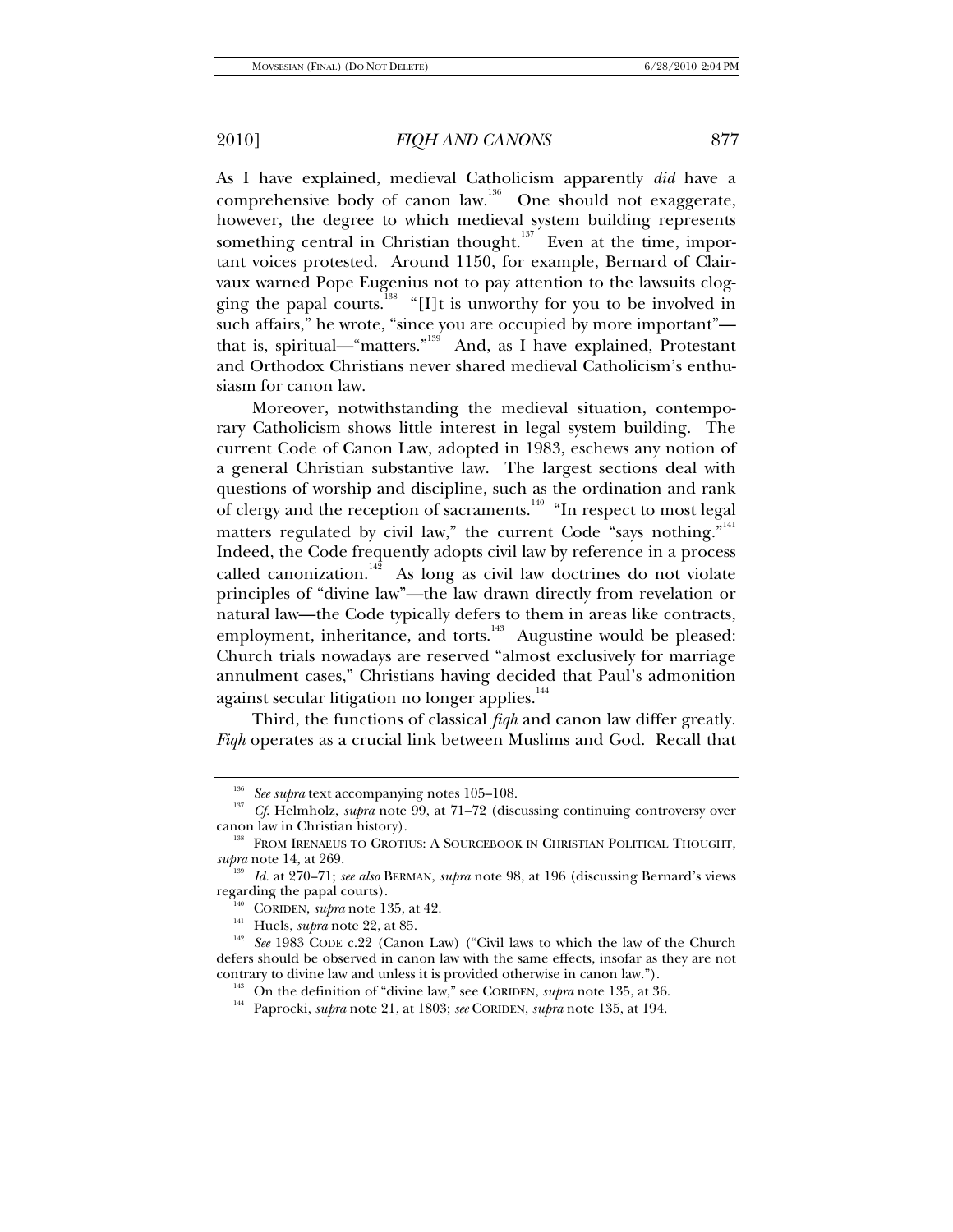the goal of classical *ijtihad* is to ascertain the will of the Legislator, that is, God.145 The *ulama* reason out what God has ordained; in the final analysis, believers comply because God commands it.<sup>146</sup> Canon law, by contrast, has an auxiliary function. In John Coughlin's phrase, canon law "point[s] beyond itself";<sup>147</sup> it works indirectly, by supporting other aspects of Christian life.<sup>148</sup> For example, by creating an orderly internal structure, canon law allows the church to administer the sacraments and accomplish its evangelical mission.<sup>149</sup> Similarly, canon law educates believers and aids their spiritual growth.<sup>150</sup> In short, canon law is facilitative, not constitutive, of the believer's relationship with God. Canon law honors God,<sup>151</sup> but it does not respond, the way *fiqh* does, to a divine command.

Fourth, canon law has a contingent quality that classical *fiqh*  lacks. Because canon law exists to help the church on earth to achieve its mission, and because the church on earth remains subject to time and circumstance, canon law must have the capacity to adapt.<sup>152</sup> This does not mean that canon law is entirely malleable; the belief that divine law does not change places a limit on canon law's elasticity.<sup>153</sup> "The vast majority of canons" do not embody divine law, however, and can evolve.<sup>154</sup> For example, rules on clerical celibacy in the Catholic Church have varied from time to time and place to place. Before the medieval Papal Revolution, parish priests in the Latin rite could marry; afterwards, they could not.<sup>155</sup> In Eastern rites, parish priests may still marry.<sup>156</sup> This capacity for change distinguish-

<sup>&</sup>lt;sup>145</sup> See supra text accompanying notes 59–60.<br><sup>146</sup> See supra text accompanying notes 59–67.<br><sup>147</sup> John J. Coughlin, *Canon Law and the Human Person*, 19 J.L. & RELIGION 1, 47<br>(2003).

<sup>&</sup>lt;sup>148</sup> See CORIDEN, *supra* note 135, at 5–6 (describing functions of canon law).<br><sup>149</sup> See Örsy, *supra* note 97, at 2–3.<br><sup>150</sup> See PATSAVOS, *supra* note 113, at 4–5, 21; Doe, *supra* note 13, at 281.<br><sup>151</sup> See Örsy, *su* 

<sup>&</sup>lt;sup>152</sup> See id. at 2; *cf.* BERMAN, *supra* note 98, at 202-03 (discussing Western canon law's understanding of law as evolving). 153 *See* Huels, supra note 22, at 56 ("Divine laws, given by God, are unchangeable

by human beings."). Canons that seek to embody divine law may be somewhat contingent, however. Orsy, *supra* note 97, at 2.

<sup>&</sup>lt;sup>154</sup> CORIDEN, *supra* note 135, at 36.<br><sup>155</sup> See BERMAN, *supra* note 98, at 95. For the current rule on clerical celibacy, see<br>1983 CODE c.277 § 1 (Canon Law).

<sup>&</sup>lt;sup>156</sup> See John E. Lynch, *The Obligations and Rights of Clerics*, *in* NEW COMMENTARY ON THE CODE OF CANON LAW, *supra* note 21, at 343, 356 n.68.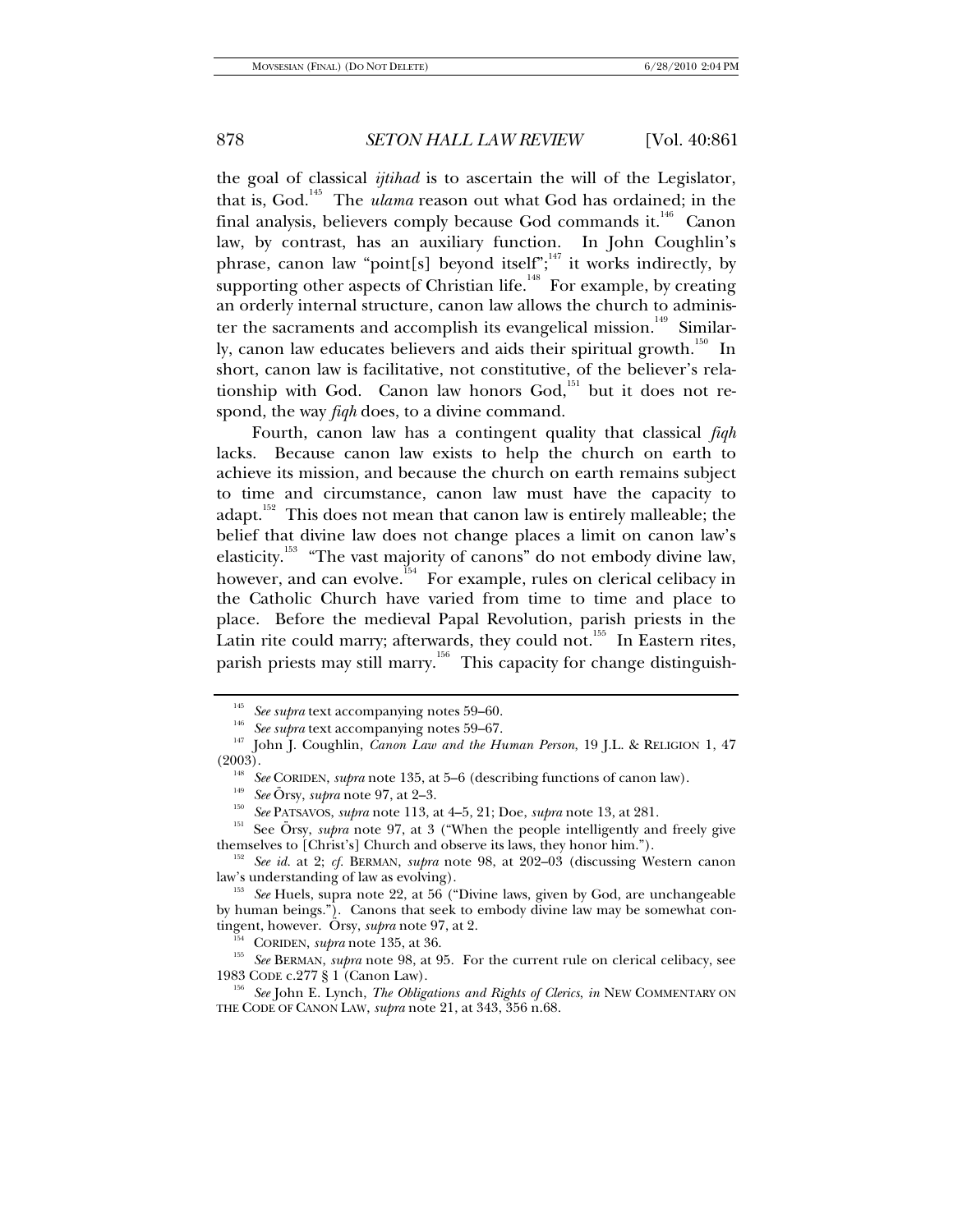es canon law from *fiqh*, which—in the classical conception, at least achieved perfection many centuries ago and cannot develop further.

Finally, Islamic and Christian jurisprudence differ in basic orientation. *Fiqh* is an exegetical exercise, an attempt to deduce concrete rules from scriptural sources.<sup>157</sup> It generally does not concern itself with defining the nature of justice or the human responsibility for moral reasoning. Islam does not lack interest in such questions, but it has tended to channel them to a different discipline called *kalam*, or "discourse," a fascinating subject I lack space to address.<sup>158</sup> Christian jurisprudence, by contrast, is not exegetical. It is a kind of speculative legal philosophy, addressing the interplay between reason and faith and the capacity to apprehend the moral law without special revelation.<sup>159</sup> Christianity's interest in speculative legal reasoning dates from the religion's formative period.<sup>160</sup> The Pauline epistles, the earliest Christian scriptures, themselves speak of natural law, a set of moral principles "written on [the] hearts" of all people, even "Gentiles."161 Historian Patricia Crone nicely captures the distinction between the Islamic and Christian approaches in discussing how the two religions would address the use of religious images, or icons. "[I]n the legal culture of Islam," she writes, the question would be, "'when precisely are images permitted?'"<sup>162</sup> In the more "philosophical culture of Christianity," by contrast, the question would be, "'what precisely is the nature of an image?"<sup>163</sup>

\* \* \*

The different emphasis on religious law is reflected in contemporary Muslim and Christian attitudes toward religious tribunals. In countries where they constitute minority communities, some influential Muslim organizations have sought to establish Islamic law tribunals to resolve family and commercial disputes among consenting Mus-

<sup>&</sup>lt;sup>157</sup> *Cf.* BRAGUE, *supra* note 61, at 145 (noting that canon law "does not put into operation an exegetical method comparable to" Islamic law). 158 *See* ESPOSITO, *supra* note 10, at 69; WEISS, *supra* note 56, at 25–30. For an argu-

ment that *kalam* represents the most important discipline in Islam, see Mohammad Fadel, *The True, the Good and the Reasonable: The Theological and Ethical Roots of Public* 

<sup>&</sup>lt;sup>159</sup> *See, e.g.*, Carmella, *supra* note 119, at 261–62.<br><sup>160</sup> *See* Tierney, *supra* note 85, at 89–91.<br><sup>161</sup> *Romans* 2:14–15.<br><sup>162</sup> Patricia Crone, *Islam, Judeo-Christianity and Byzantine Iconoclasm*, 2 JERUSALEM STUDIES IN ARABIC AND ISLAM 59, 83 (1980).<br><sup>163</sup> *Id.*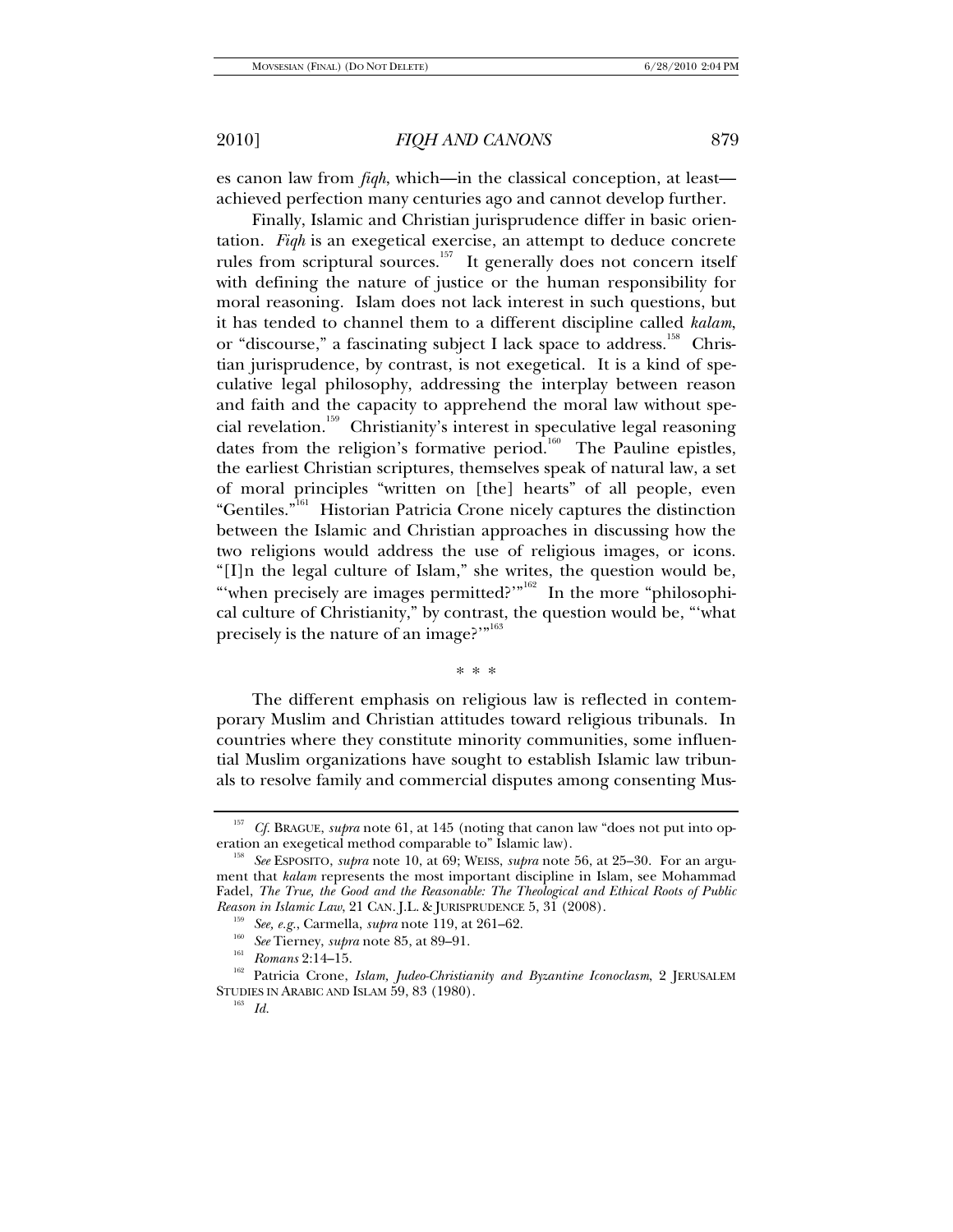lims. These organizations contend that Muslims require such tribunals, whose rulings would bind parties in civil courts, in order to practice their faith. Two recent controversies, one in Canada and the other in Great Britain, illustrate the phenomenon.

In 2003, the Canadian Society of Muslims announced its intention to establish a Muslim Court of Arbitration in Ontario to resolve family disputes.<sup>164</sup> The Society planned to operate the tribunal under Ontario's Arbitration Act, which allows binding family-law arbitration.<sup>165</sup> The tribunal was to resolve only those disputes that Muslims voluntarily referred to it and decide cases according to "Muslim Personal/Family Law."<sup>166</sup> Such a tribunal was necessary, the Society explained, because Canadian Muslims "live in a non-Muslim country which subjects us to laws which, for the most part, do not allow us to live our faith to the best of our ability."<sup>167</sup>

News of the tribunal sparked immediate resistance, with most opponents expressing concern about the potential oppression of women.<sup>168</sup> The outcry did not diminish when a government report recommended allowing Islamic family law arbitration, with some safeguards.<sup>169</sup> The report explained that religious organizations, including at least one Muslim group, had been conducting dispute settlement in Canada for years,  $170$  thereby helping "people of faith . . . to live ... according to their beliefs."<sup>171</sup> In response to the outcry, Ontario's Premier announced a ban on all religious arbitration, $172$  but the province eventually took a more nuanced position. As of 2007,

<sup>164</sup> *See* Caryn Litt Wolfe, Note, *Faith-Based Arbitration: Friend or Foe? An Evaluation of Religious Arbitration Systems and Their Interaction with Secular Courts*, 75 FORDHAM L. REV. 427, 448 (2006). For the Institute's Web site, see The Islamic Institute of Civil Jus-<br>tice—the Muslim Court of Arbitration, http://muslim-canada.org/ tice—the Muslim Court of Arbitration, http://muslim-canada.org/

DARLQADAMSHAH1.html (last visited May 19, 2010).<br><sup>165</sup> *See* Shachar, *supra* note 18, at 577.<br><sup>166</sup> *See* Interview by Rabia Mills with Syed Mumtaz Ali, President, Can. Soc'y of<br>Muslims (Aug. 1995), *available at* http://

<sup>&</sup>lt;sup>167</sup> Id. 168 See MARION BOYD, DISPUTE RESOLUTION IN FAMILY LAW: PROTECTING CHOICE, PROMOTING INCLUSION 48, 52 (2004), *available* http://www.attorneygeneral.jus.gov.on.ca/english/about/pubs/boyd/fullreport.pdf; *see also* Wolfe, *supra* note 164, at 448–49 (discussing this concern). 169 BOYD, *supra* note 168, at 133. For example, the report recommended numer-

ous steps to ensure that people's consent to religious arbitration was informed and voluntary. *Id.* at 133–42.

<sup>&</sup>lt;sup>170</sup> *Id.* at 55–60. *Id.* at 63 (discussing submissions from advocates of religious arbitration). <sup>172</sup> Wolfe, *supra* note 164, at 449.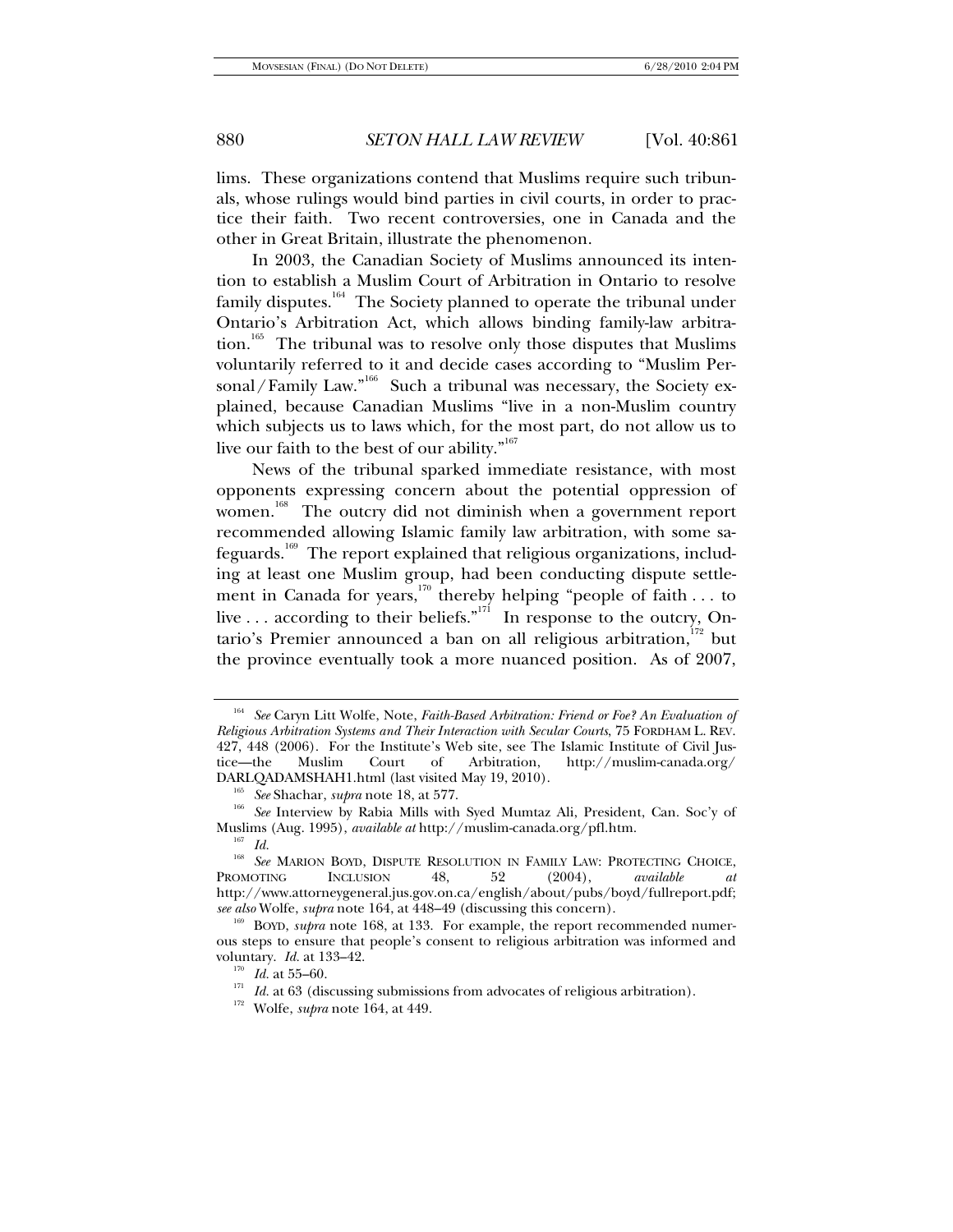Ontario had decided to allow religious organizations to arbitrate family disputes, but only under secular law.<sup>173</sup>

The British controversy began in 2008, when the Archbishop of Canterbury, Rowan Williams, gave an address in which he advocated a formal role for Islamic tribunals.<sup>174</sup> In a pluralistic society, Williams argued, a supplementary role for voluntary Islamic arbitration, particularly in family and commercial disputes, seemed unavoidable.<sup>175</sup> Otherwise, a "secular legal monopoly" would overwhelm citizens' religious commitments.<sup>176</sup> Williams emphasized that Islamic tribunals could not be allowed to deny Muslim citizens their civil rights and pointed out that Christian and Jewish tribunals traditionally had shared jurisdiction with civil courts in Britain without creating dire consequences.<sup>177</sup> Critics excoriated Williams,<sup>178</sup> but the Lord Chief Justice endorsed his position.<sup>179</sup> By autumn 2008, reports surfaced that the government was advising Muslim groups that civil courts could enforce Islamic arbitration awards under the English Arbitration Act.<sup>180</sup>

One such organization, the Muslim Arbitration Tribunal (MAT), would like to test the government's theory. MAT runs Islamic tribun-

<sup>&</sup>lt;sup>173</sup> Ann Laquer Estin, *Unofficial Family Law*, 94 IOWA L. REV. 449, 469 & n.91 (2009).

<sup>&</sup>lt;sup>174</sup> Rowan Williams, Archbishop of Canterbury, Foundation Lecture at the Royal Courts of Justice: Civil and Religious Law in England: A Religious Perspective (Feb. 7, 2008) (transcript available at http://www.archbishopofcanterbury.org/1575).<br><sup>175</sup> *Id.* 176 *Id.* 177 See id: see also Interview by Christopher Landau, BBC World at One v

See *id.*; *see also* Interview by Christopher Landau, BBC World at One, with Rowan Williams, Archbishop of Canterbury (Feb. 7, 2008), *available at* http://www.archbishopofcanterbury.org/1573 (discussing Orthodox Jewish tribunals). 178 One newspaper characterized the reaction to Williams's speech as "the most

serious threat to the authority of his office since he became Archbishop." Ruth Gledhill & Joanna Sugden, *Archbishop of Canterbury 'Should Resign' over Sharia Row*, TIMES ONLINE (London), Feb. 8, 2008, http://www.timesonline.co.uk/tol/news/uk/ article3335026.ece.<br><sup>179</sup> Lord Phillips, Lord Chief Justice of Eng. & Wales, Equality Before the Law 8–9

<sup>(</sup>July 3, 2008) (transcript available at http://www.matribunal.com/downloads/ LCJ\_speech.pdf). 180 *See* Abul Taher, *Revealed: UK's First Official Sharia Courts*, SUNDAY TIMES (Lon-

don), Sept. 14, 2008, at 2, *available at* http://www.timesonline.co.uk/tol/news/uk/ crime/article4749183.ece; *cf.* David G. Green, *Introduction* to DENIS MACEOIN, SHARIA LAW OR 'ONE LAW FOR ALL?' 1, 3-4 (2009) (discussing assertion by British Government minister that "sharia rulings on family matters . . . could be given the authority of a British court").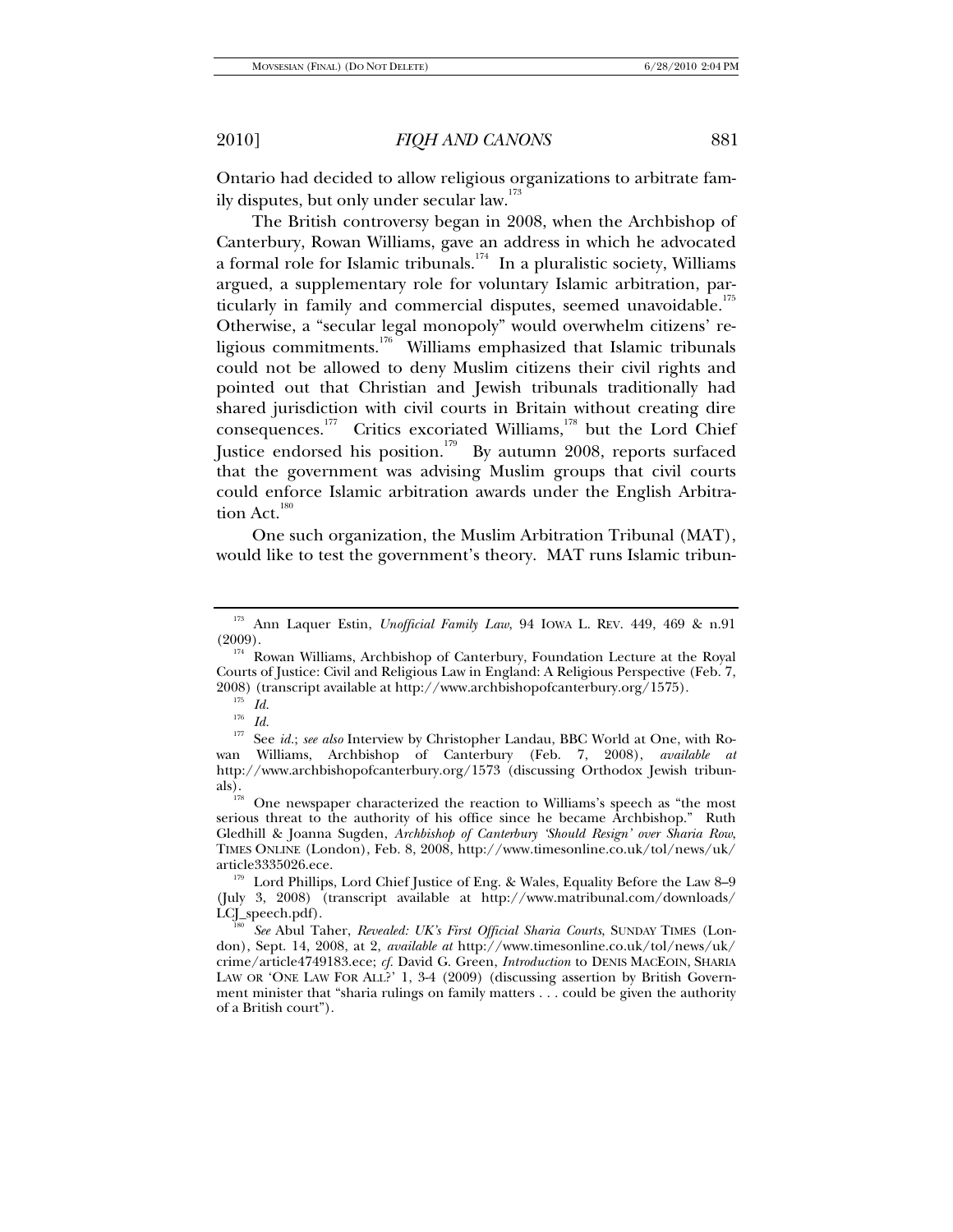als in London, Birmingham, and Manchester.<sup>181</sup> Although informal Islamic arbitration has existed in Britain for decades, the organization's Web site proclaims that it "will . . . for the first time, offer the Muslim community a real and true opportunity to settle disputes in accordance with Islamic Sacred Law with the knowledge that the outcome as determined by MAT will be binding and enforceable."<sup>182</sup> MAT advertises its services primarily in family disputes, but it also handles commercial, debt, inheritance, and mosque disputes.<sup>183</sup> MAT acknowledges that civil law binds citizens but states that Islamic law also "[has] its place in this society" as "our personal and religious law."<sup>184</sup> "What a great achievement it will be," its Web site proclaims, "if we can produce a result to the satisfaction of both English and Islamic law!"<sup>185</sup>

Some Canadian and British Muslims have vociferously opposed the creation of these Islamic arbitration regimes.<sup>186</sup> And it is true that the tribunals would cover only certain aspects of *fiqh*—primarily family and commercial law—not its entirety. Still, the apparent level of support for Islamic arbitration contrasts dramatically with the lack of interest contemporary Christianity shows in religious law and tribunals. Recall that ecclesiastical courts tend to be reserved nowadays for internal church matters and, in some cases, marriage annulments.<sup>187</sup> The vast majority of Christians would never think to use them for lay legal disputes.<sup>188</sup> Moreover, although some Christian organizations

<sup>181</sup> *See* Green, *supra* note 180, at 2–3. For the organization's Web site, see Muslim

Arbitration Tribunal, http://www.matribunal.com/ (last visited May 19, 2010).<br><sup>182</sup> Muslim Arbitration Tribunal, *supra* note 181.<br><sup>183</sup> Muslim Arbitration Tribunal, Our Cases, http://www.matribunal.com/<br>cases.html.

cases.html. 184 Muslim Arbitration Tribunal, Values and Equalities of MAT, http://www.matribunal.com/values.html.<br><sup>185</sup> *Id.*<br><sup>186</sup> On Canadian Muslim opposition

<sup>186</sup> On Canadian Muslim opposition, see Jehan Aslam, Note, *Judicial Oversight of Islamic Family Law Arbitration in Ontario: Ensuring Meaningful Consent and Promoting Multicultural Citizenship*, 38 N.Y.U. J. INT'L L. & POL. 841, 842 (2006); Wolfe, *supra* note 164, at 449. On British Muslim opposition, see Sameer Ahmed, *Recent Developments: Pluralism in British Islamic Reasoning: The Problem with Recognizing Islamic Law in the United Kingdom*, 33 YALE J. INT'L L. 491, 491, 495–96 (2008). For a recent critique of Islamic arbitration from a Muslim perspective, see An-Na'im, *supra* note 19, at 27–

<sup>28. 187</sup> *See supra* text accompanying note 144. 188 *Cf.* Paprocki, *supra* note 21, at 1804 (explaining that "most Christians today are more likely to sue a fellow Christian in civil court . . . than to bring an action . . . in a [church] tribunal").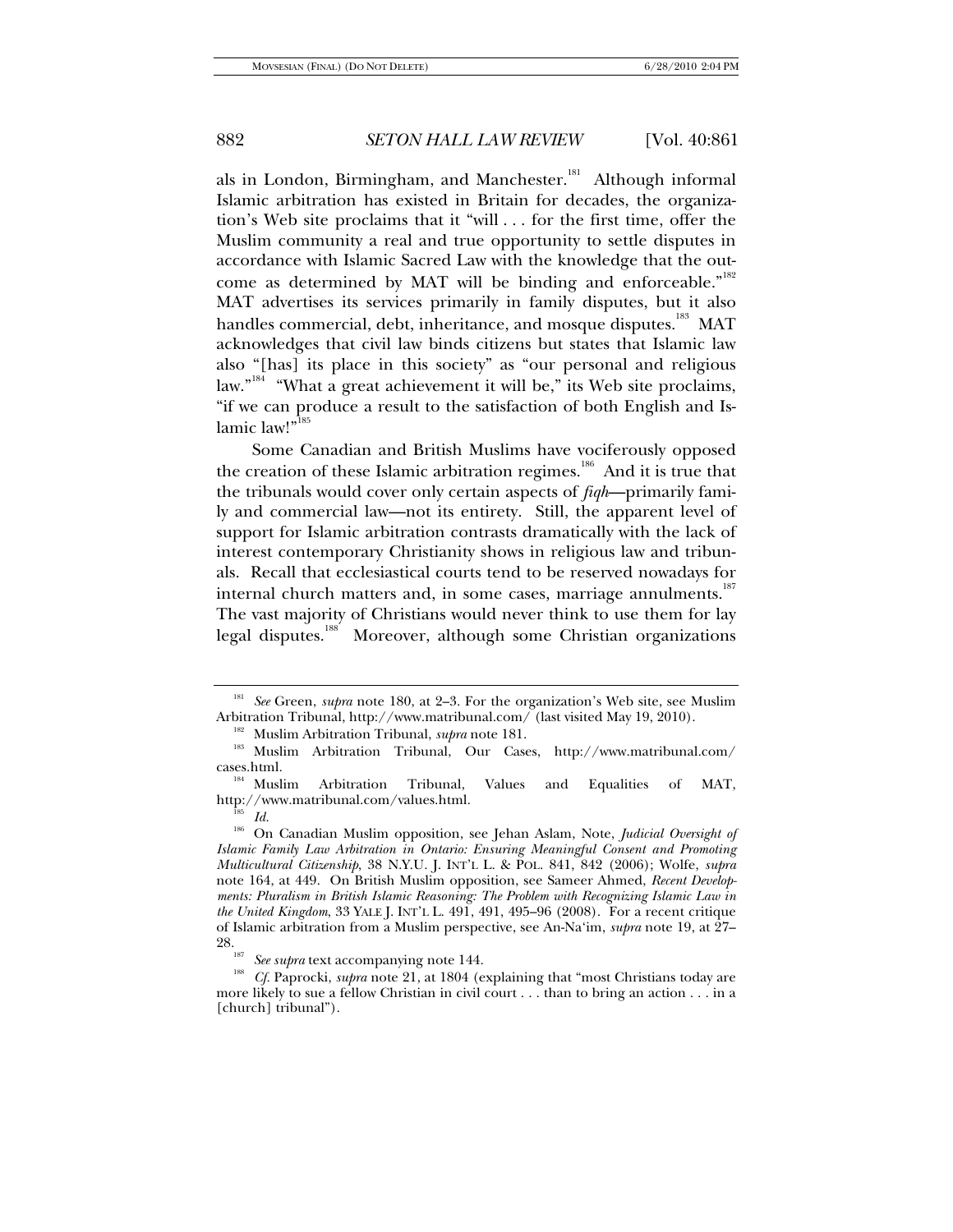do offer arbitration services, "Christian arbitration" entails a search for ethical resolutions to legal disputes, not an application of Christian law.

Peacemaker Ministries, a prominent Christian disputesettlement organization, offers a good illustration.<sup>189</sup> The group was established "in 1982 by a group of pastors, lawyers, and business people who wanted to encourage and assist Christians to respond to conflict biblically."<sup>190</sup> In addition to informal dispute-settlement mechanisms like mediation, the group offers arbitration through its "Institute for Christian Conciliation."<sup>51</sup> The Institute's rules make clear that arbitrators do not resolve disputes according to some sort of Christian law. Rather, arbitrators apply secular law, subject to broad biblical principles like keeping one's word and acting justly and mercifully.<sup>192</sup> The rules also state that "arbitrators may grant any remedy or relief that they deem scriptural, just and equitable, and within the scope of the agreement of the parties."<sup>193</sup> In essence, the service that Peacemaker Ministries provides resembles what commercial arbitrators know as "ex aequo et bono" decision making—the resolution of legal disputes according to the broad equitable discretion of the arbitrator rather than formal legal analysis.<sup>1</sup>

I recognize that factors beyond internal religious dynamics may help explain why contemporary Muslims and Christians place a different value on religious tribunals. For decades, sociologists have discussed the "secularization theory," which holds that modernity leads inexorably to a decrease in religious commitment.<sup>195</sup> Perhaps this theory explains the contemporary lack of interest in Christian law.

<sup>&</sup>lt;sup>189</sup> See Grossman, *supra* note 20, at 177–78 (describing Peacemaker Ministries).<br><sup>190</sup> Peacemaker Ministries, First Visit? Please Read This, http://www.peacemaker.net/site/c.aqKFLTOBIpH/b.937085/k.A1EB/First\_Visit\_Pl

<sup>&</sup>lt;sup>191</sup> Grossman, *supra* note 20, at 178.<br><sup>192</sup> See Peacemaker Ministries, FAQ's Regarding Christian Conciliation: An Introduction to Christian Conciliation, http://www.peacemaker.net/site/ c.aqKFLTOBIpH/b.3910013/k.93FC/FAQs\_Regarding\_Christian\_Conciliation.htm

<sup>&</sup>lt;sup>193</sup> See The Inst. for Christian Conciliation, Rules of Procedure, http://www.peacemaker.net/site/c.nuIWL7MOJtE/b.5378801/k.D71A/Rules\_of\_Pr ocedure.htm (Rule 40(B)) (last visited June 21, 2010). 194 *See* ALAN REDFERN & MARTIN HUNTER, LAW AND PRACTICE OF INTERNATIONAL

COMMERCIAL ARBITRATION 43, 127–28 (3d ed. 1999) (discussing equitable arbitra-

tion). 195 *See* Mark C. Modak-Truran, *Secularization, Legal Indeterminacy, and Habermas's Discourse Theory of Law*, 35 FLA. ST. U. L. REV. 73, 79–80 (2007).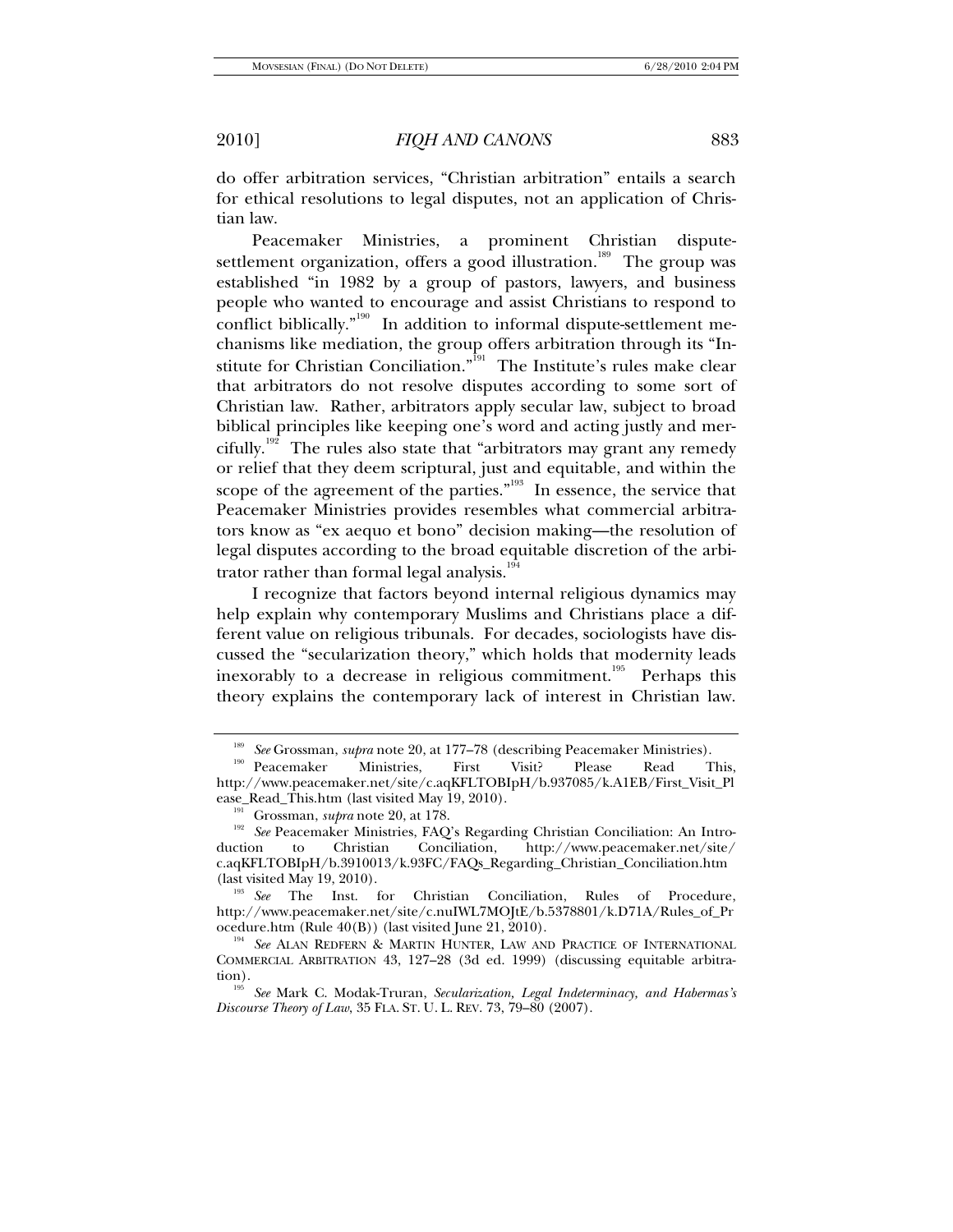That Christians today do not wish to settle disputes according to religious law may reflect more a decline in religious intensity than law's place in Christianity.<sup>196</sup> Islam today is approximately the same age Christianity was at the time of the Renaissance. Perhaps Muslims' religious intensity will also decrease over time, and Muslims come to see *fiqh* as less important to their daily lives. Indeed, advances in scientific knowledge and technology since the Western Enlightenment might accelerate the secularization process.<sup>197</sup> Voltaire had to rely on the printing press; his successors can use the Internet.

Secularization may already have begun. The fact that proposals for religious tribunals relate only to some areas, not the whole of *fiqh*, suggests that even those Muslims who desire Islamic law do not desire it in its entirety. Moreover, some contemporary Muslim thinkers question the relevance of the classical, law-based model for Western Muslims. Many of these thinkers reject the "closing of the door" and seek to open a new era of *ijtihad*.<sup>198</sup> For example, Tariq Ramadan argues that Islam represents a faith, not a culture or civilization.<sup>199</sup> He maintains that Islam requires Western Muslims to participate wholeheartedly in the social and political life of their countries, to be good citizens who "submit to the body of positive law,"200 as long as that law does not violate Islamic conscience.<sup>201</sup> Ramadan thinks that conflicts will be "limited."<sup>202</sup> On a true interpretation of Islam, he argues, one that avoids the "distorting prism" of the conventional model, Western laws should not pose major barriers to Muslim life.<sup>203</sup> In most situations, jurists should be able to find solutions to allow Muslims to practice their faith and abide by secular law. $204$ 

Khaled Abou El Fadl likewise rejects as "Orientalist" and "essentialist" the notion that Islam and Islamic law are "one and the

<sup>196</sup> *Cf.* Witte & Alexander, *supra* note 32, at xxxiv (observing that "the legal structure and sophistication of the modern Christian church as a whole is a pale shadow of what went on before"). 197 *See* John O. McGinnis, *The Symbiosis of Constitutionalism and Technology*, 25 HARV.

J.L. & PUB. POL'Y 3, 12 (2001) (observing that "[s]cientific discovery and technological progress seem to have been generally correlated with a decline in religious

f<sup>198</sup> See, e.g., AN-NA'IM, *supra* note 2, at 15; Khan, *supra* note 2, at 343.<br><sup>199</sup> See RAMADAN, *supra* note 34, at 79, 214.<br><sup>200</sup> Id. at 95.<br><sup>202</sup> Id. at 100<sup> *an shariff at* 0.6 ("year man")</sup>

<sup>202</sup> *Id.* at 100; *see also id.* at 95 ("very rare"). 203 *Id.* at 100. 204 *See id.* at 100–01.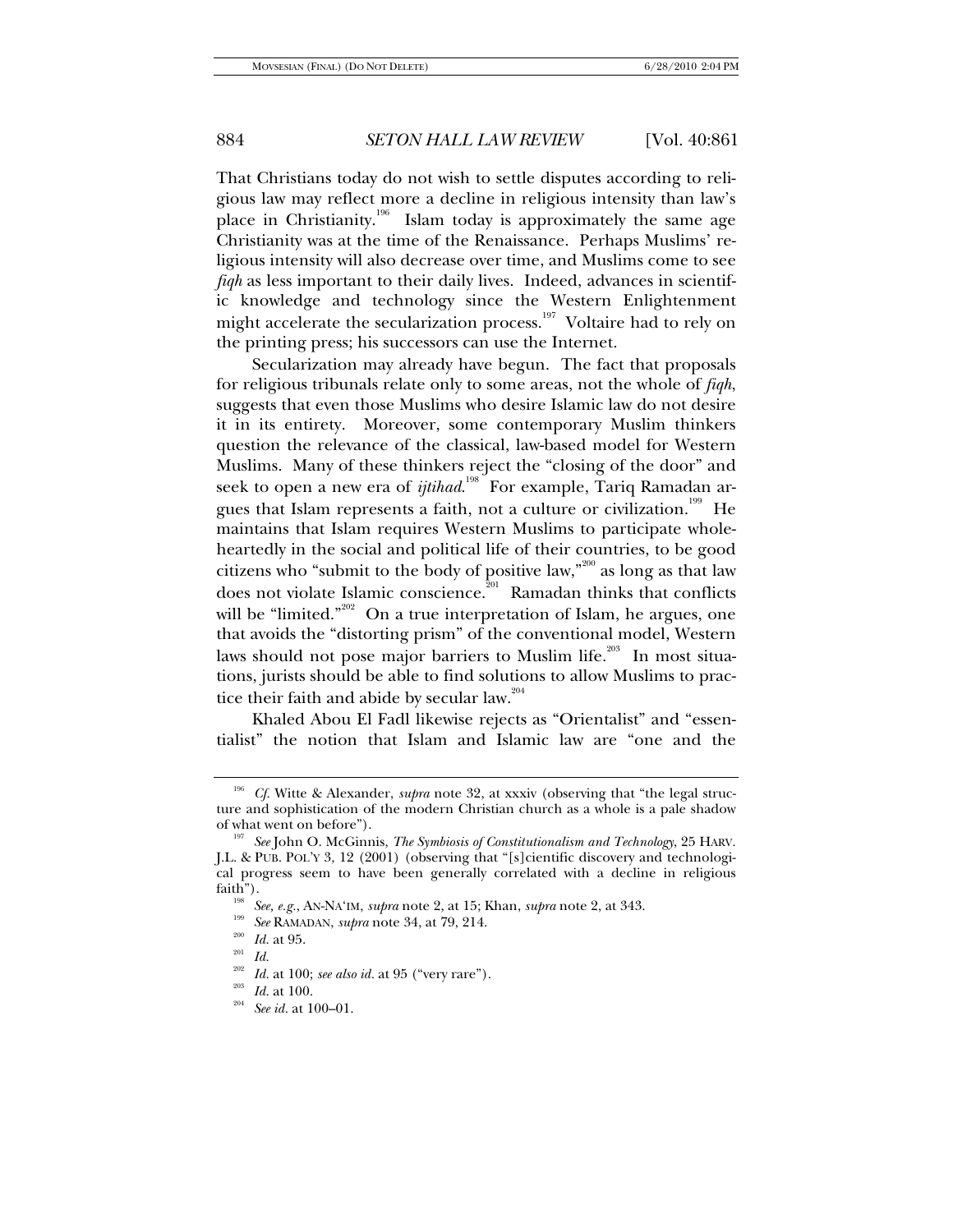same."<sup>205</sup> Although many observers believe that Muslims must comply with the totality of Islamic law wherever they are—a belief that would make life in a non-Muslim country practically impossible—not all Muslim jurists agree.<sup>206</sup> Muslims must have the ability to practice Islam, but that does not necessarily mean following classical *fiqh* in every context. For example, Abou El Fadl points out, the twentiethcentury Egyptian jurist Rashid Rida maintained that Muslims in a non-Muslim country need follow "only . . . the laws pertaining to acts of worship ('*ibadat*) such as fasting, almsgiving, and praying."207 In other areas, like commercial and criminal law, Muslims could follow the secular laws of the host country.<sup>208</sup>

Finally, Abdullahi An-Na'im argues that Islamic law should never be enforced by the state, either in those countries where Muslims make up a majority of the population or in those countries where Muslims form minority communities.<sup>209</sup> For him, Islamic law must be a matter of voluntary compliance on the part of the believer. "Islamic law is always relevant and binding on Muslims," he writes, "but only as each Muslim believes it to be and not as declared and coercively enforced by the state."<sup>210</sup> In the minority-Muslim context, this means that Muslims must avoid involving the state in Islamic arbitration.<sup>211</sup> If the state enforces Islamic arbitral awards, he believes, that will inevitably corrupt *fiqh*; "the outcome will always be state law on its own terms."212 State enforcement creates the risk that Muslims will comply with rulings, not out of honest religious conviction, but because civil courts have ordered them to do so.

 It is hard for an outsider to evaluate this debate within Islam. Notwithstanding some signs of an "Islamic Reformation,"<sup>213</sup> though,

<sup>205</sup> Khaled Abou El Fadl, *Striking a Balance: Islamic Legal Discourse on Muslim Minorities*, *in* MUSLIMS ON THE AMERICANIZATION PATH? 47, 60–61 (Yvonne Yazbeck Haddad & John L. Esposito eds., 2000). 206 *See id*. at 57; Khaled Abou El Fadl, *Legal Debates on Muslim Minorities: Between Re-*

*jection and Accommodation*, 22 J. RELIGIOUS ETHICS 127, 151–53 (1994) (discussing di-

versity of opinion among pre-modern and contemporary jurists).<br><sup>207</sup> Abou El Fadl, *supra* note 205, at 54.<br><sup>208</sup> *Id.* <sup>209</sup> An-Na'im, *supra* note 19, at 2. For An-Na'im's more extensive development of<br>his position, see

<sup>&</sup>lt;sup>210</sup> An-Na<sup>4</sup>im, *supra* note 19, at 3.<br><sup>211</sup> *See id.* at 26–28.<br><sup>212</sup> *Id.* at 27. The phrase is An-Na<sup>4</sup>im's. ABDULLAHI AHMED AN- NA<sup>4</sup>IM, TOWARD AN ISLAMIC REFORMATION (1990).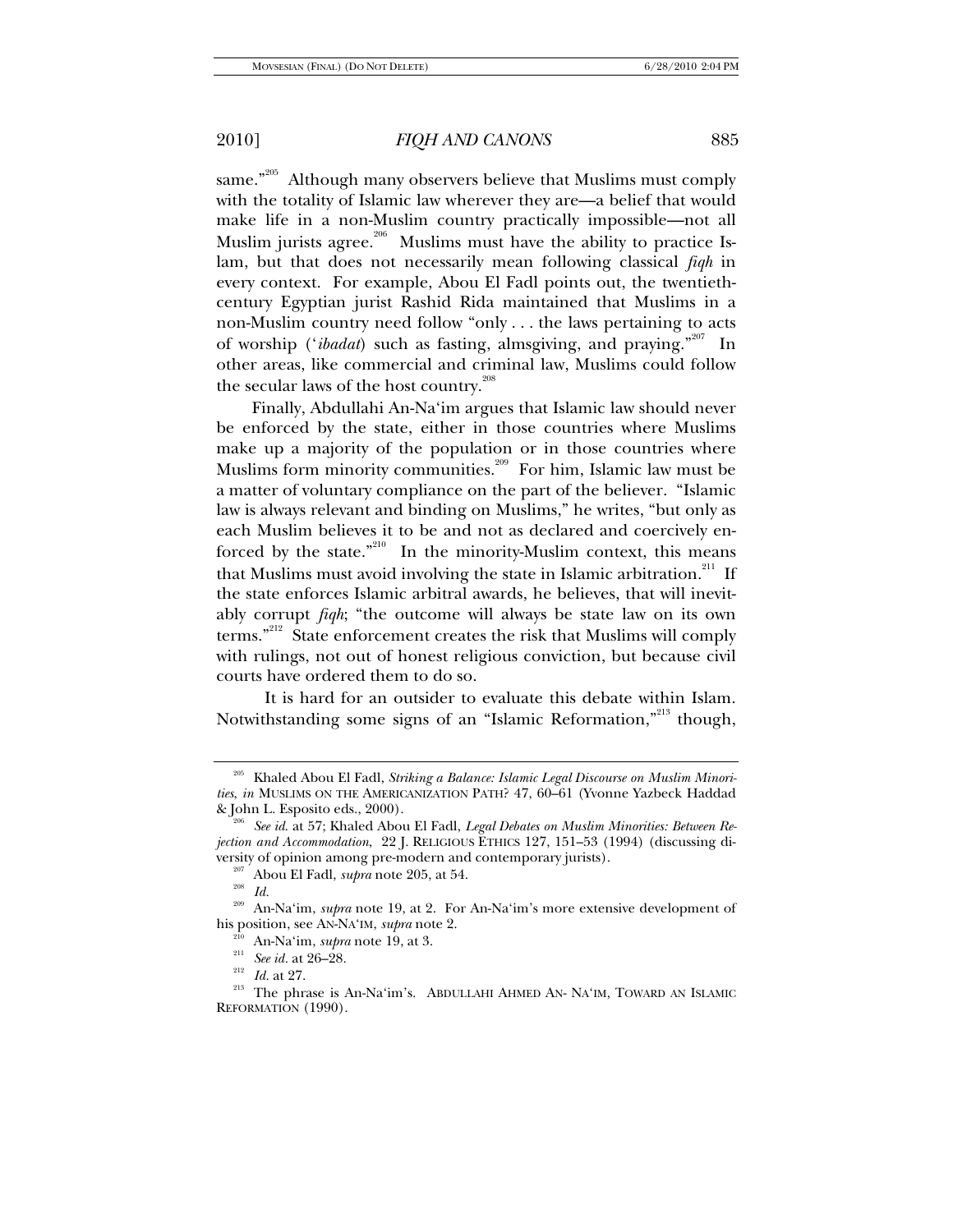one should resist assuming that modernity will inevitably change Islam. Observers have begun to question the power of the secularization theory generally; despite the confident forecasts of a generation or two ago, religion does not seem to be in terminal, global decline.<sup>214</sup> With respect to minority-Muslim communities, specifically, traditional expressions disproportionately attract younger, Western-born Muslims with university degrees and a familiarity with contemporary culture—the very people to whom, presumably, secularism would appeal most.<sup>215</sup> Although progressive Islamic scholarship is important, it often encounters resistance in Muslim communities. Ramadan, for example, concedes that his ideas "are frightening and . . . appear new and 'offensive'" to many Muslims;<sup>216</sup> the title of his most recent work, *Radical Reform*, suggests the degree of change he believes necessary.<sup>217</sup> An-Na'im writes that his views "are not only controversial, but also psychologically and intellectually difficult for the vast majority of Muslims to accept today."<sup>218</sup>

Another factor that may explain Western Muslims' interest in religious tribunals is Muslims' status as a minority community. Muslims have only recently begun to arrive in significant numbers;<sup>219</sup> like most immigrants, many of them find comfort in traditional ways. $^{220}$  Moreover, Muslims may find aspects of Western law and courts to be alien and unfamiliar, the reflections of a different religious history and sensibility.<sup>221</sup> As the dominant religious group in Western society, Christians fail to perceive the ways in which their worldview pervades the judicial system; values that appear neutral and unremarkable to Christians may not seem so to Muslims.<sup>222</sup> Finally, Western Muslims

<sup>214</sup> *See, e.g.*, Thomas F. Farr & William L. Saunders, Jr., *The Bush Administration and America's International Religious Freedom Policy*, 32 HARV. J.L. & PUB. POL'Y 949, 967–68

 $^{215}$  See CHRISTOPHER CALDWELL, REFLECTIONS ON THE REVOLUTION IN EUROPE: IMMIGRATION, ISLAM, AND THE WEST  $156-58, 234\ (2009)$ .

<sup>&</sup>lt;sup>216</sup> RAMADAN, *supra* note 34, at 5.<br><sup>217</sup> RAMADAN, *supra* note 17.<br><sup>218</sup> Abdullahi Ahmed An-Na'im, *Religion, the State, and Constitutionalism in Islamic and Comparative Perspectives, 57 DRAKE L. REV. 829, 843 (2009).* 

<sup>&</sup>lt;sup>219</sup> See RUTHVEN, *supra* note 4, at 353 (discussing Muslim migration to the West in recent decades).

<sup>&</sup>lt;sup>220</sup> See BOYD, *supra* note 168, at 46. 221 Cf. RAMADAN, *supra* note 34, at 99 (noting that "[t]he laws of Western countries have been thought out and elaborated for a society from which Muslims were absent").

<sup>&</sup>lt;sup>222</sup> See BOYD, *supra* note 168, at 46.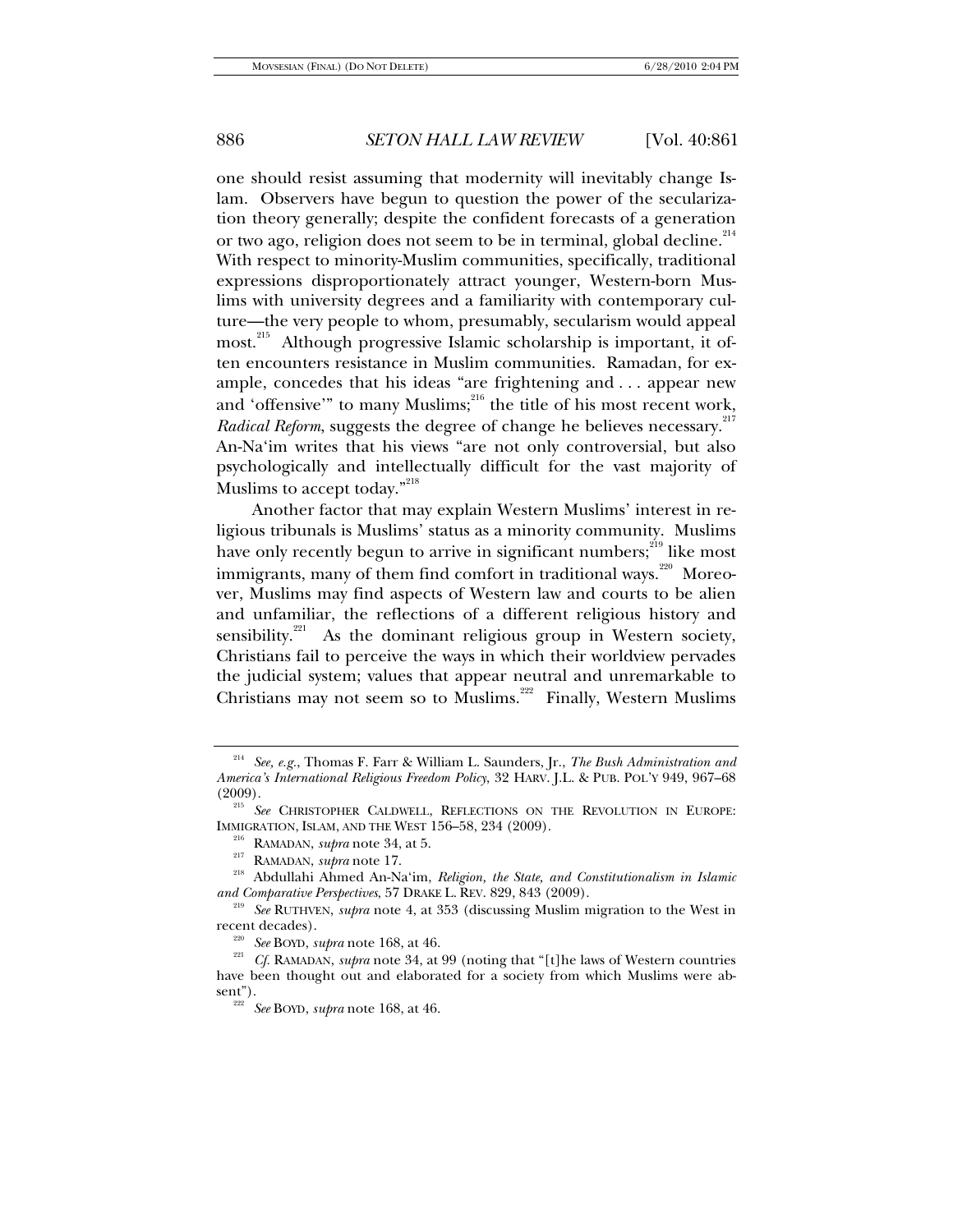who experience social prejudice may seek solidarity in an expression of group difference.<sup>223</sup> In short, the fact that many Western Muslims propose Islamic tribunals may reflect an assertion of communal identity more than the centrality of law in the Islamic tradition.

Christians often do fail to perceive the ways in which their values continue to influence Western law, even considering the major secularizing impact of the Enlightenment.<sup>224</sup> Even so, the argument that one should see proposals for Islamic tribunals as reflecting communal identity rather than religious conviction misses the point. Of course Muslims who advocate Islamic tribunals are asserting their identity. Religious conviction and communal identity often intertwine; identity is how religious conviction expresses itself in human communities. The key point is that many Muslims express their identity through a demand for law. Other similarly situated groups do not. Increasing numbers of Buddhists, Hindus, and Sikhs also have immigrated to Western countries in recent decades, yet no comparable movement for Buddhist, Hindu, or Sikh tribunals has emerged.<sup>225</sup> So far, these communities have been content to rely on Western legal institutions even though those institutions have Christian antecedents, and presumably express some Christian values, that the communities do not share.

\* \* \*

This Essay represents a beginning. Much comparative work on Islamic and Christian jurisprudence remains to be done. For example, what impact, if any, has each religion had on the other's understanding of law? How have Islamic and Christian jurisprudence influenced the ways that Muslims and Christians conceive the state and its proper relationship to believers? What implications do Muslim and Christian theories have for contemporary concepts of religious freedom and other human rights? These questions will have to await another day. For now, I hope that I have shed some light on the complex and different ways that Muslims and Christians understand

<sup>223</sup> *Cf.* RAMADAN, *supra* note 34, at 6–7 (alleging that Western Muslims live with so-

cial "Islamophobia" on a daily basis). 224 *See* Witte, *supra* note 105, at 28–30 (discussing Christianity's impact on current law). 225 *But cf.* John Witte, Jr., *Exploring the Frontiers of Law, Religion, and Family Life*, 58

EMORY L.J. 87, 93 (2008) (observing that "Muslims, Hindus, and other religious minorities are now pressing for equal treatment for their systems of religious arbitration of marriage and family disputes").